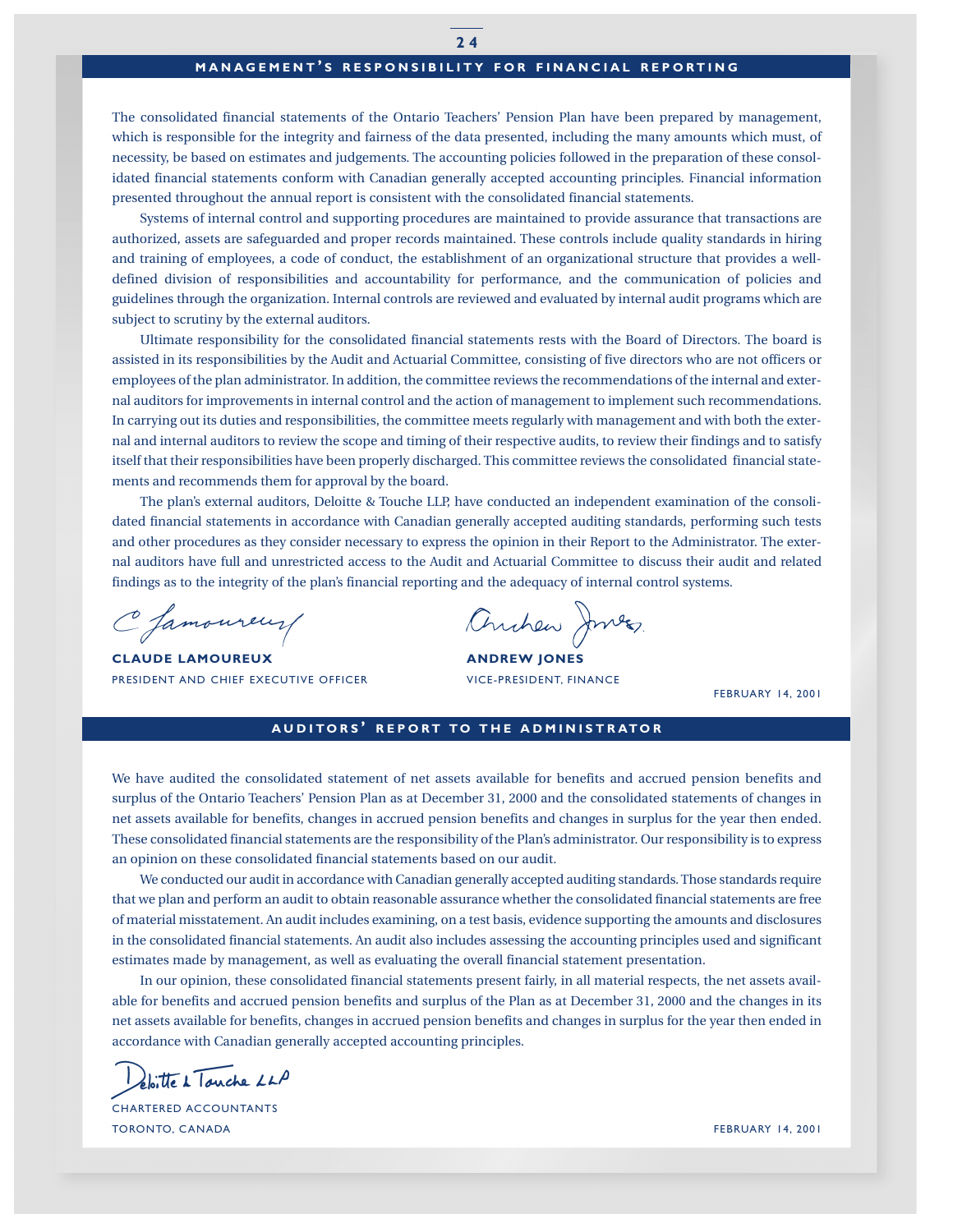# **ACTUARIES ' OPINION**

William M. Mercer Limited was retained by the Ontario Teachers' Pension Plan Board (the "Board") to perform an actuarial valuation of the assets and the going concern liabilities of the Ontario Teachers' Pension Plan (the "Plan") as at December 31, 2000, for inclusion in the Plan's consolidated financial statements. As part of the valuation, we examined the Plan's recent experience with respect to the non-economic assumptions and presented our findings to the Board.

The valuation of the Plan's actuarial liabilities was based on:

- membership data provided by the Ontario Teachers' Pension Plan Board as at December 31, 1999;
- methods prescribed by the Canadian Institute of Chartered Accountants for pension plan financial statements;
- real and nominal interest rates on long term Canada bonds at the end of 2000;
- assumptions about future events (for example, future rates of inflation and future retirement rates) which have been communicated to us as the Board's best estimate of these events;
- information obtained from the Ontario Ministry of Labour and published reports on negotiated wage settlements in the 1999/2000 and 2000/01 school years; and
- an estimate of the salary grid increase for the 2000/01 school year based on the information above, along with input from the Partners.

The objective of the consolidated financial statements is to fairly present the financial position of the Plan on December 31, 2000 as a going concern. This is different from the statutory valuation [the actuarial valuation required by the *Teachers' Pension Act* and the *Pension Benefits Act [Ontario]*], which uses actuarial methods prescribed by the *Teachers' Pension Act* and cautious assumptions about future events to establish a prudent level for future contributions.

While the actuarial assumptions used to estimate liabilities for the Plan's consolidated financial statements represent the Board's best estimate of future events and market conditions at the end of 2000, and while in our opinion these assumptions are reasonable, the Plan's future experience will inevitably differ, perhaps significantly, from the actuarial assumptions. Any differences between the actuarial assumptions and future experience will emerge as gains or losses in future valuations, and will affect the financial position of the Plan, and the contributions required to fund it, at that time.

We have tested the data for reasonableness and consistency, and we believe it to be sufficient and reliable for the purposes of the valuation. We also believe that the methods employed in the valuation and the assumptions are, in aggregate, appropriate for the purposes of the valuation. Our opinions have been given, and our valuation has been performed, in accordance with accepted actuarial practice.

29 Hounter

**LESTER J. WONG, F.C.I.A. MALCOLM P. HAMILTON, F.C.I.A.**

FEBRUARY 14, 2001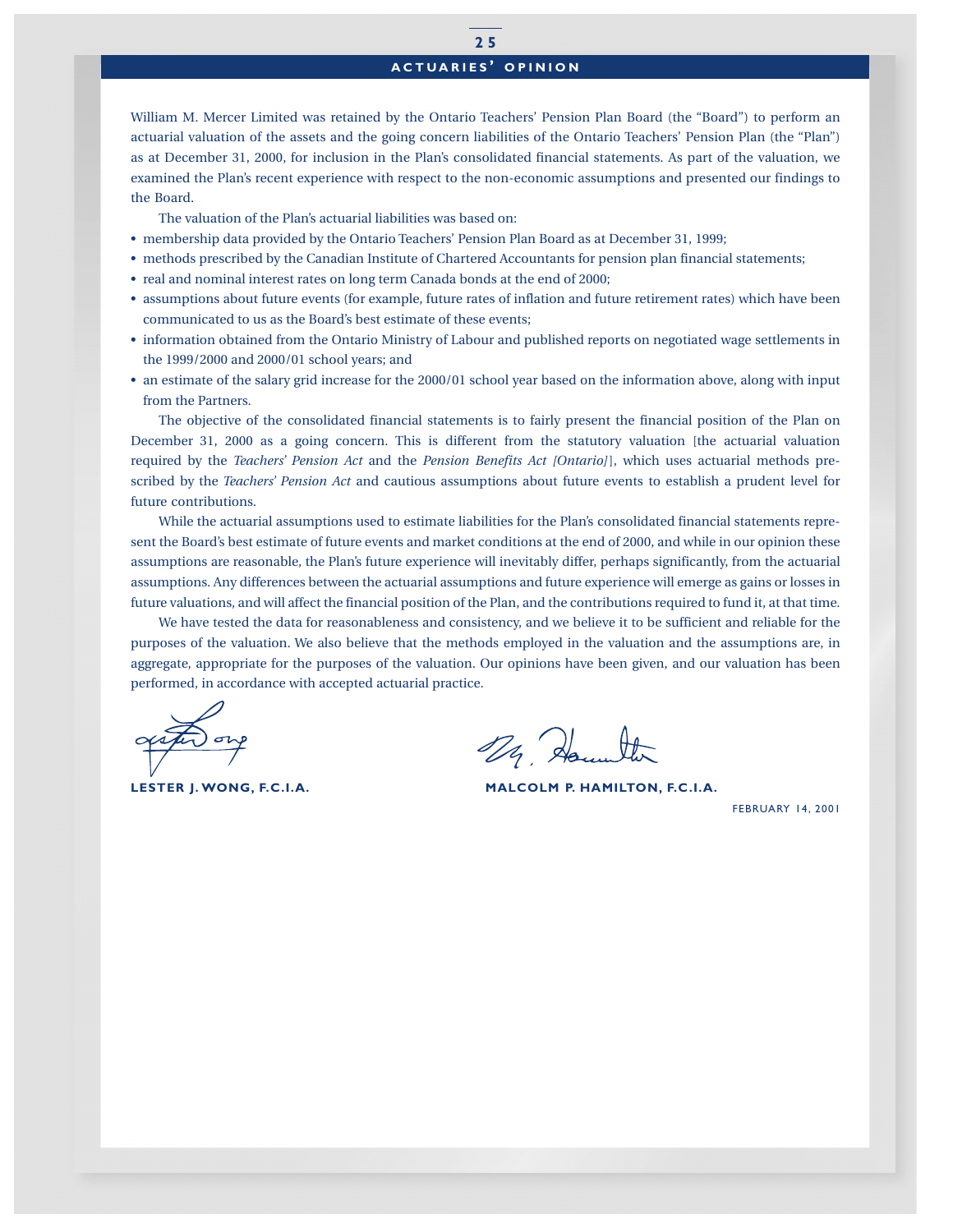# **AND ACCRUED PENSION BENEFITS AND SURPLUS**

#### AS AT DECEMBER 31, 2000

| (\$ Millions)                                        | 2000     | 1999     |
|------------------------------------------------------|----------|----------|
|                                                      |          | restated |
|                                                      |          | (note 2) |
| <b>NET ASSETS AVAILABLE FOR BENEFITS</b>             |          |          |
| <b>Assets</b>                                        |          |          |
| Investments (note 3)                                 | \$85,117 | \$73,872 |
| Receivable from the Province of Ontario (note 4)     | 1,251    | 1,252    |
| Receivable from brokers                              | 37       | 210      |
| Cash                                                 | 40       | 42       |
| <b>Fixed assets</b>                                  | 8        | 8        |
|                                                      | 86,453   | 75,384   |
| <b>Liabilities</b>                                   |          |          |
| Investment-related liabilities (note 3a)             | 13,074   | 6,780    |
| Due to brokers                                       | 166      | 230      |
| Accounts payable and accrued liabilities             | 92       | 71       |
|                                                      | 13,332   | 7,081    |
| Net assets available for benefits                    | 73,121   | 68,303   |
| Actuarial asset value adjustment (note 1e)           | (4, 341) | (8,316)  |
| Actuarial value of net assets available for benefits | \$68,780 | \$59,987 |
| <b>ACCRUED PENSION BENEFITS AND SURPLUS</b>          |          |          |
|                                                      |          |          |
| Accrued pension benefits (note 5)                    | \$58,556 | \$52,105 |
| <b>Surplus</b>                                       | 10,224   | 7,882    |
| <b>Accrued pension benefits and surplus</b>          | \$68,780 | \$59,987 |

## **ON BEHALF OF THE BOARD**

Rahumtim

ennox

CHAIR BOARD MEMBER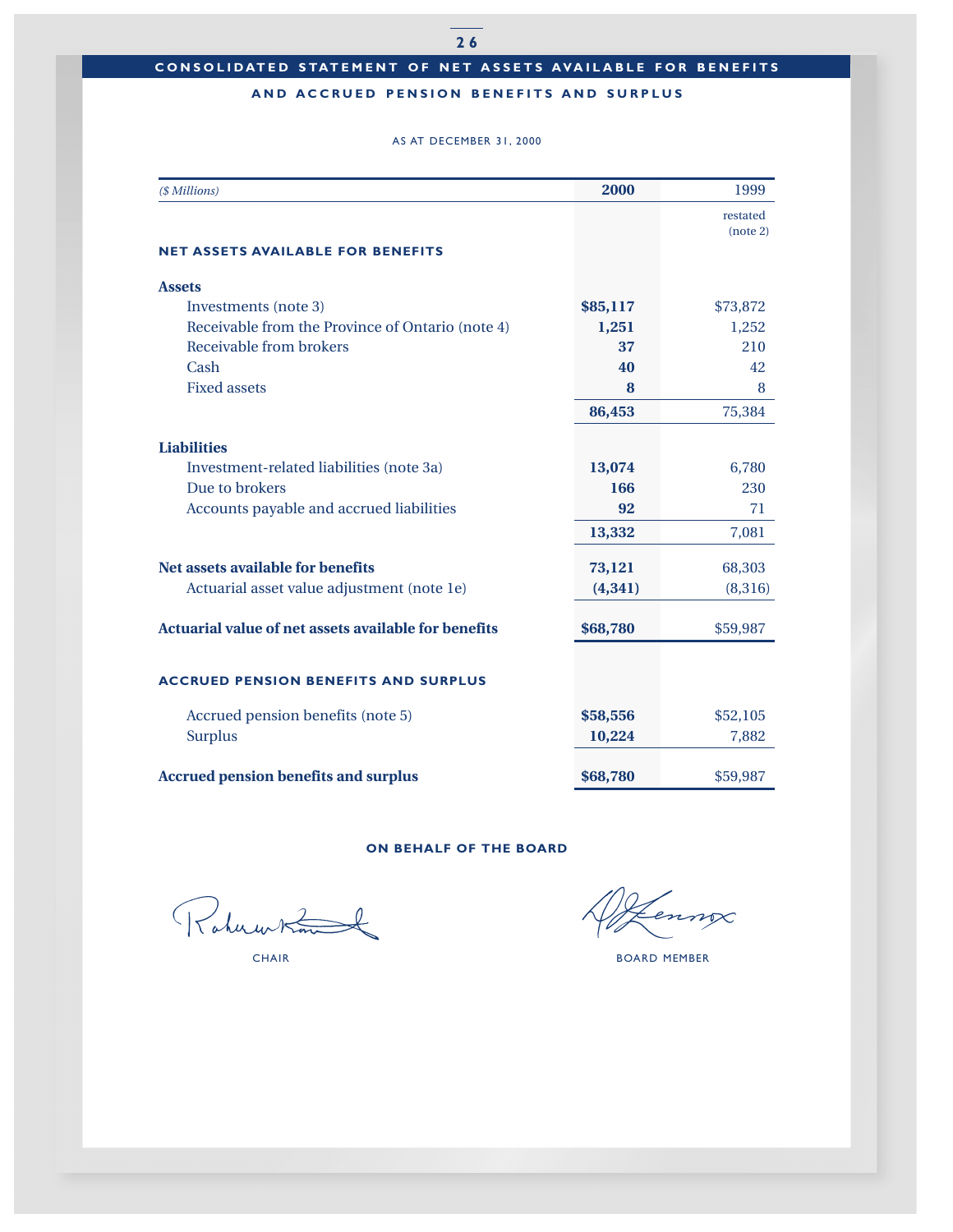# **CONSOLIDATED STATEMENT OF CHANGES IN NET ASSETS AVAILABLE FOR BENEFITS**

## FOR THE YEAR ENDED DECEMBER 31, 2000

| (\$ Millions)                                        | 2000     | 1999     |
|------------------------------------------------------|----------|----------|
| Net assets available for benefits, beginning of year | \$68,303 | \$59,171 |
| <b>Investment operations</b>                         |          |          |
| Investment income (note 7)                           | 6,211    | 10,121   |
| Investment expenses (note 12a)                       | (100)    | (91)     |
| Net investment operations                            | 6,111    | 10,030   |
| <b>Member service operations</b>                     |          |          |
| Contributions (note 10)                              | 1,281    | 1,413    |
| Benefits (note 11)                                   | (2, 541) | (2,278)  |
| Member service expenses (note 12b)                   | (33)     | (33)     |
| Net member service operations                        | (1,293)  | (898)    |
| Increase in net assets                               | 4,818    | 9,132    |
| Net assets available for benefits, end of year       | \$73,121 | \$68,303 |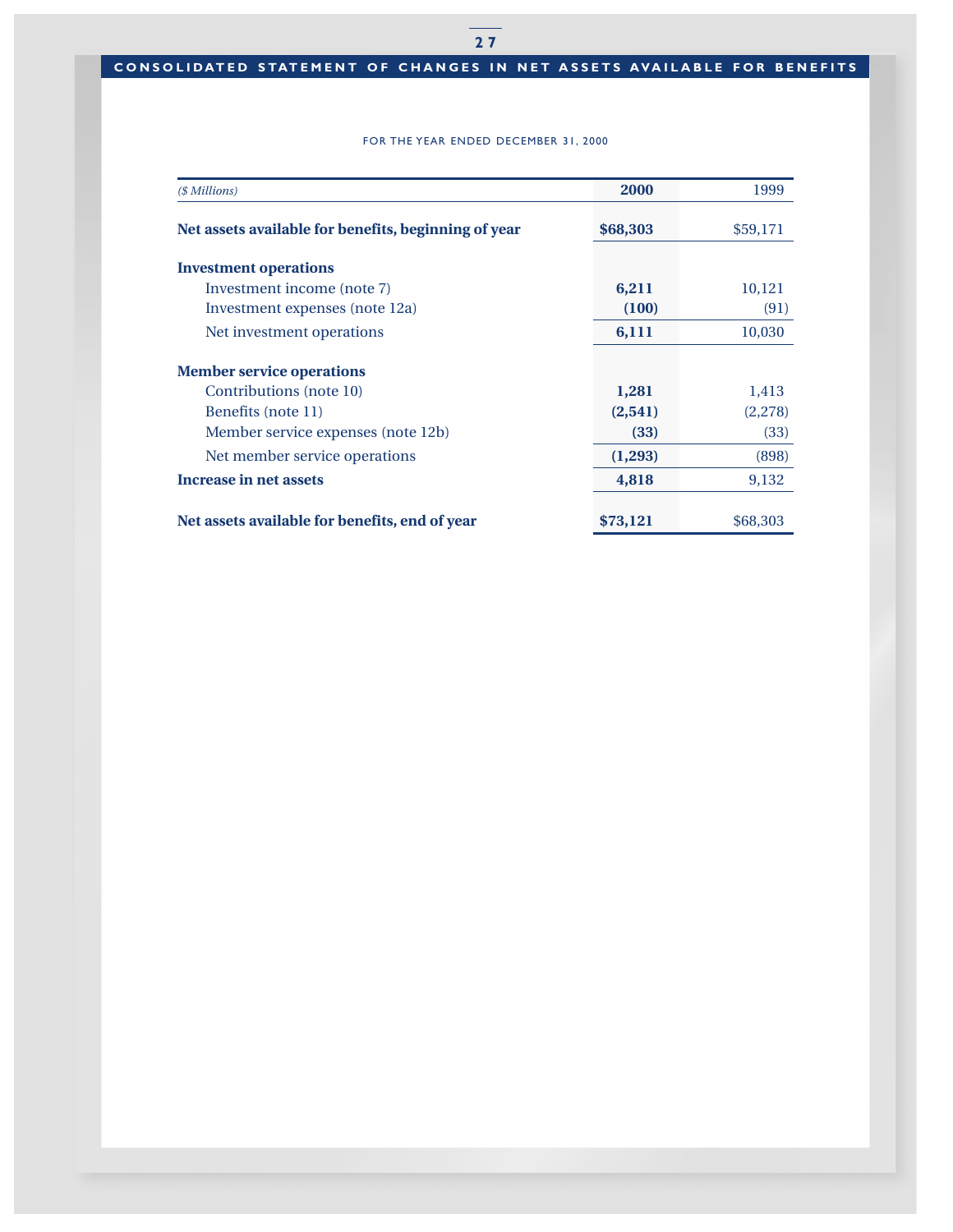## **CONSOLIDATED STATEMENT OF CHANGES IN ACCRUED PENSION BENEFITS**

## FOR THE YEAR ENDED DECEMBER 31, 2000

| (\$ Millions)                               | 2000     | 1999                 |
|---------------------------------------------|----------|----------------------|
|                                             |          | restated<br>(note 2) |
| Accrued pension benefits, beginning of year | \$52,105 | \$49,626             |
| Increase in accrued pension benefits        |          |                      |
| Interest on accrued pension benefits        | 3,478    | 3,493                |
| <b>Benefits accrued</b>                     | 1,359    | 1,301                |
| Changes in actuarial assumptions (note 5a)  | 3,893    | 766                  |
|                                             | 8,730    | 5,560                |
| Decrease in accrued pension benefits        |          |                      |
| Benefits paid (note 11)                     | 2,541    | 2,278                |
| Experience (losses) gains (note 5b)         | (262)    | 803                  |
|                                             | 2,279    | 3,081                |
| Net increase in accrued pension benefits    | 6,451    | 2,479                |
| Accrued pension benefits, end of year       | \$58,556 | \$52,105             |

# **CONSOLIDATED STATEMENT OF CHANGES IN SURPLUS**

## FOR THE YEAR ENDED DECEMBER 31, 2000

| (\$ Millions)                                        | <b>2000</b> | 1999                 |
|------------------------------------------------------|-------------|----------------------|
|                                                      |             | restated<br>(note 2) |
| Surplus, beginning of year                           | \$7,882     | \$4,381              |
| Increase in net assets available for benefits        | 4,818       | 9,132                |
| Change in actuarial asset value adjustment (note 1e) | 3,975       | (3,152)              |
| Increase in actuarial value of net assets            |             |                      |
| available for benefits                               | 8,793       | 5,980                |
| Net increase in accrued pension benefits             | (6, 451)    | (2, 479)             |
| Surplus, end of year                                 | \$10,224    | \$7,882              |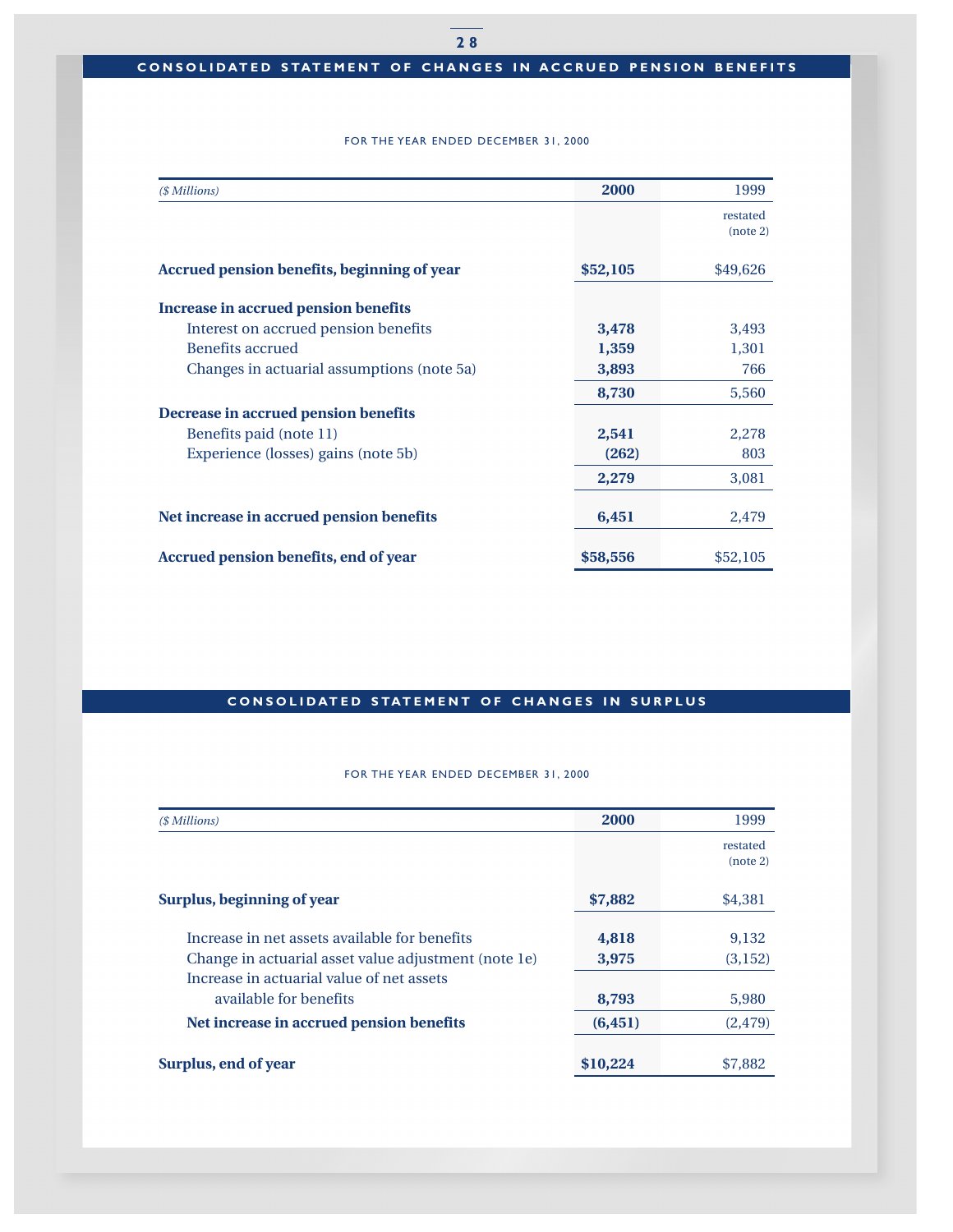## **NOTES TO CONSOLIDATED FINANCIAL STATEMENTS**

#### FOR THE YEAR ENDED DECEMBER 31, 2000

#### **DESCRIPTION OF PLAN**

The following description of the Ontario Teachers' Pension Plan (the Plan) is a summary only. For more complete information, reference should be made to the *Teachers' Pension Act* (the TPA) as amended.

**(a) General** The Plan is governed by the TPA. It is a contributory defined benefit pension plan cosponsored by the Partners who are the Province of Ontario (the Province) and Plan members, represented by the Ontario Teachers' Federation ( the OTF). The terms of the Plan are set out in the *Partners' Agreement.*

The Plan is registered with the Financial Services Commission of Ontario and with the *Income Tax Act (Canada)* (registration number 0345785) as a Registered Pension Plan not subject to income taxes.

The Plan is administered and the investments are managed by the Ontario Teachers' Pension Plan Board (the Board). Under the TPA, the Board is constituted as a corporation without share capital to which the *Corporations Act (Ontario)* does not apply.

**(b) Funding** Plan benefits are funded by contributions and investment earnings. Contributions are made by active members of the Plan and matched by the Province and designated private schools and organizations. The determination of the value of the benefits and required contributions is made on the basis of periodic actuarial valuations (note 9).

**(c) Retirement pensions** A retirement pension is available based on the number of years of credited service, the average of the best five annual salaries and the age of the member at retirement. A member is eligible for a reduced retirement pension from age 55. An unreduced retirement pension is available at age 65 or at any age if the member has 35 years' credit or if the sum of a member's age and qualifying service equals 90. An early retirement window covering the period between June 1, 1998 and December 31, 2002 is currently provided, during which time a member can retire with an unreduced pension if the sum of the member's age and qualifying service equals 85 rather than 90.

**(d) Disability pensions** A disability pension is available at any age to a disabled member with a minimum of 10 years of credited service. The type of disability pension is determined by the extent of the disability.

**(e) Death benefits** Death benefits are available on the death of an active member and may be available on the death of a retired member. The benefit may take the form of a survivor pension, lump sum payment or both.

**(f ) Escalation of benefits** Pension benefits are adjusted annually for inflation at 100 percent of the Consumer Price Index, subject to a limit of 8 percent in any one year with any excess carried forward.

**(g) Retirement Compensation Arrangement** The Retirement Compensation Arrangement (RCA) has been created by agreement between the Partners as a supplementary plan to provide the members of the Plan with benefits that, due to limitations imposed by the *Income Tax Act (Canada)* and its regulations, cannot be provided under the Registered Pension Plan. Because the RCA is a separate trust, the net assets available for benefits and accrued benefits of the RCA are not included in these financial statements (note 13).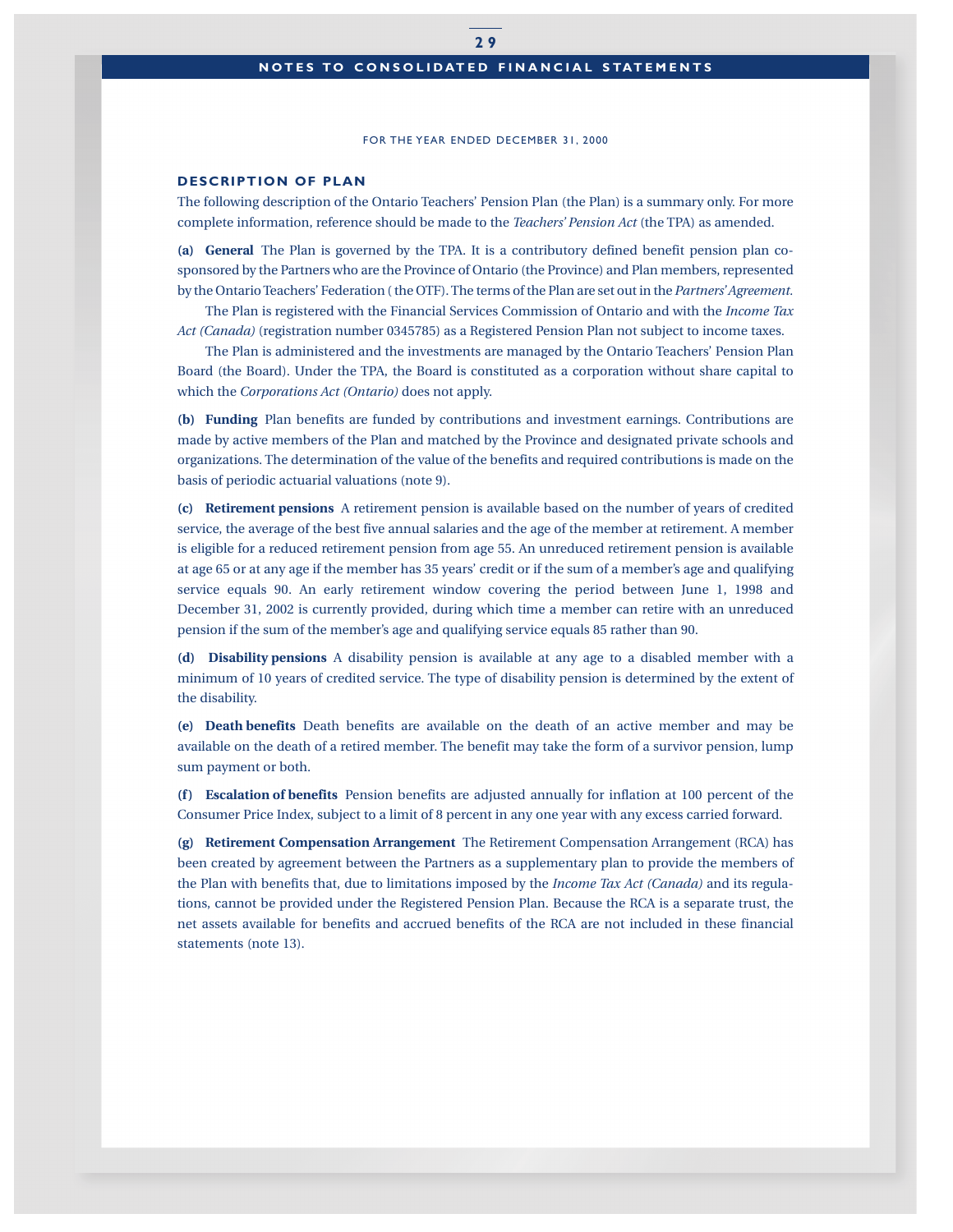## **NOTES TO CONSOLIDATED FINANCIAL STATEMENTS**

#### **1. SUMMARY OF SIGNIFICANT ACCOUNTING POLICIES**

#### **(a) Basis of presentation**

These financial statements present the financial position and the results of operations of the Plan and are prepared in accordance with Canadian generally accepted accounting principles.

The financial statements of wholly-owned subsidiary companies are consolidated as part of the Plan's financial statements.

Certain comparative figures have been reclassified to conform with the current year's presentation.

#### **(b) Investments and investment-related assets and liabilities**

**Fair Value** Investments and investment-related assets and liabilities are stated at fair value. Fair value is an estimate of the amount of consideration that would be agreed upon in an arm's length transaction between knowledgeable, willing parties who are under no compulsion to act.

Where ascertainable, fair values are based on public market prices or quotations from investment dealers. Where public market prices or quotations are not ascertainable, fair values are derived using methods such as discounted cash flows, earnings multiples, appraisals, prevailing market rates for instruments with similar characteristics and other pricing models, as appropriate.

**Trade date reporting** Purchases and sales of investments and derivative contracts are recorded as of the trade date (the date upon which the substantial risks and rewards have been transferred).

**Investment income** Dividend income is recognized based on ex-dividend date and interest income and real estate operating income is recognized on the accrual basis as earned. Investment income also includes realized and unrealized gains and losses.

#### **(c) Foreign currency translation**

Assets and liabilities denominated in foreign currencies are translated into Canadian dollars at the exchange rates prevailing on the year-end date. Income and expenses are translated into Canadian dollars at the exchange rates prevailing on the dates of the transactions. The realized and unrealized gains and losses arising from these translations are included in investment income.

#### **(d) Accrued pension benefits**

The value of accrued pension benefits and changes therein during the year are based on an actuarial valuation prepared by an independent firm of actuaries. The valuation is made as at the start of the year and then extrapolated to year-end. It uses the projected benefit method prorated on service and management's best estimate, as at valuation date, of various economic and non-economic assumptions (note 5).

#### **(e) Actuarial asset value adjustment**

The actuarial value of net assets available for benefits is determined by reference to market trends consistent with assumptions underlying the valuation of accrued pension benefits. The adjustment represents the difference between the actual and management's best estimate of return on the Plan's equity investments (including real estate and commodities) amortized over five years. Fixed income securities are valued at fair value on a basis consistent with the discount rate used to value the Plan's accrued pension benefits.

The year-over-year change in the actuarial asset value adjustment is reflected in the Consolidated Statement of Changes in Surplus.

#### **(f ) Use of estimates**

In preparing these financial statements, management must make certain estimates and assumptions that primarily affect the reported values of assets and liabilities, related income and expenses and related disclosures.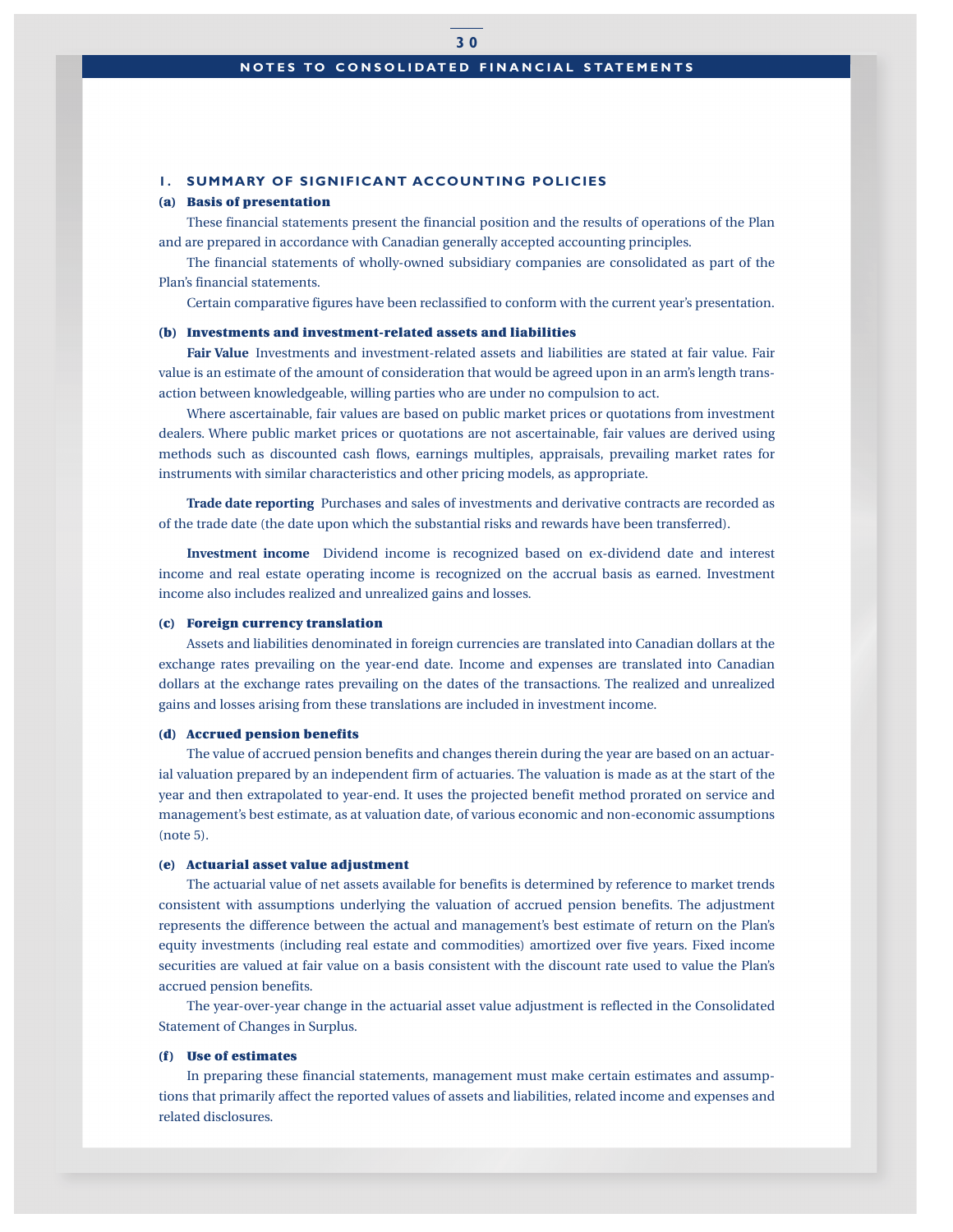## **2. CHANGES IN ACCOUNTING POLICY– ACCRUED PENSION BENEFITS**

Consistent with a new Canadian Institute of Chartered Accountants standard on Employee Future Benefits, the Board changed its method of determining the best estimate assumptions used in valuing the accrued pension benefits. The Board now uses a market interest rate to discount the accrued pension benefits, in order to arrive at the fair value of the Plan's liabilities. In prior years, the Board used a rate which reflected management's best estimate of the expected long-term asset rate of return.

With this change to the determination of the discount rate, the method for calculating the actuarial asset value adjustment has also been modified. In prior years, the adjustment represented the difference between the actual and management's best estimate of return on all Plan assets, amortized over five years. The actuarial asset value now values fixed income securities at fair value, consistent with the measurement of the Plan's liabilities at fair value. For the Plan's equity investments, an actuarial asset value adjustment is calculated as the difference between the actual and management's best estimate of return on the Plan's equity assets, amortized over five years.

The changes in accounting policy referred to above have been applied retroactively in the financial statements and have the following impact on 1999 figures previously reported:

|                                                              | 1999     | 1999     |
|--------------------------------------------------------------|----------|----------|
| (\$ Millions)                                                | Reported | Restated |
| Net assets available for benefits                            | \$68,303 | \$68,303 |
| Actuarial asset value adjustment                             | (7,264)  | (8,316)  |
| Actuarial value of net assets available for benefits         | \$61,039 | \$59,987 |
| Accrued pension benefits – opening                           | \$48,636 | \$49,626 |
| Changes during the year                                      | 3,469    | 2,479    |
| Accrued pension benefits – closing                           | 52,105   | 52,105   |
| Surplus, beginning of year                                   | 5,747    | 4,381    |
| Increase in net assets available for benefits                | 9,132    | 9,132    |
| Change in actuarial asset value adjustment (note 1e)         | (2, 476) | (3, 152) |
| Increase in actuarial value of assets available for benefits | 6,656    | 5,980    |
| Net increase in accrued pension benefits                     | (3, 469) | (2, 479) |
| Surplus, end of year                                         | 8,934    | 7,882    |
| <b>Accrued benefits and surplus</b>                          | \$61,039 | \$59,987 |

#### **3. INVESTMENTS**

The Plan invests directly or through derivatives in fixed income, equities and inflation-sensitive investments in accordance with its policy of asset diversification. The purpose of such diversification is to minimize the likelihood of an overall reduction in surplus and maximize the opportunity for gains across the investment portfolio.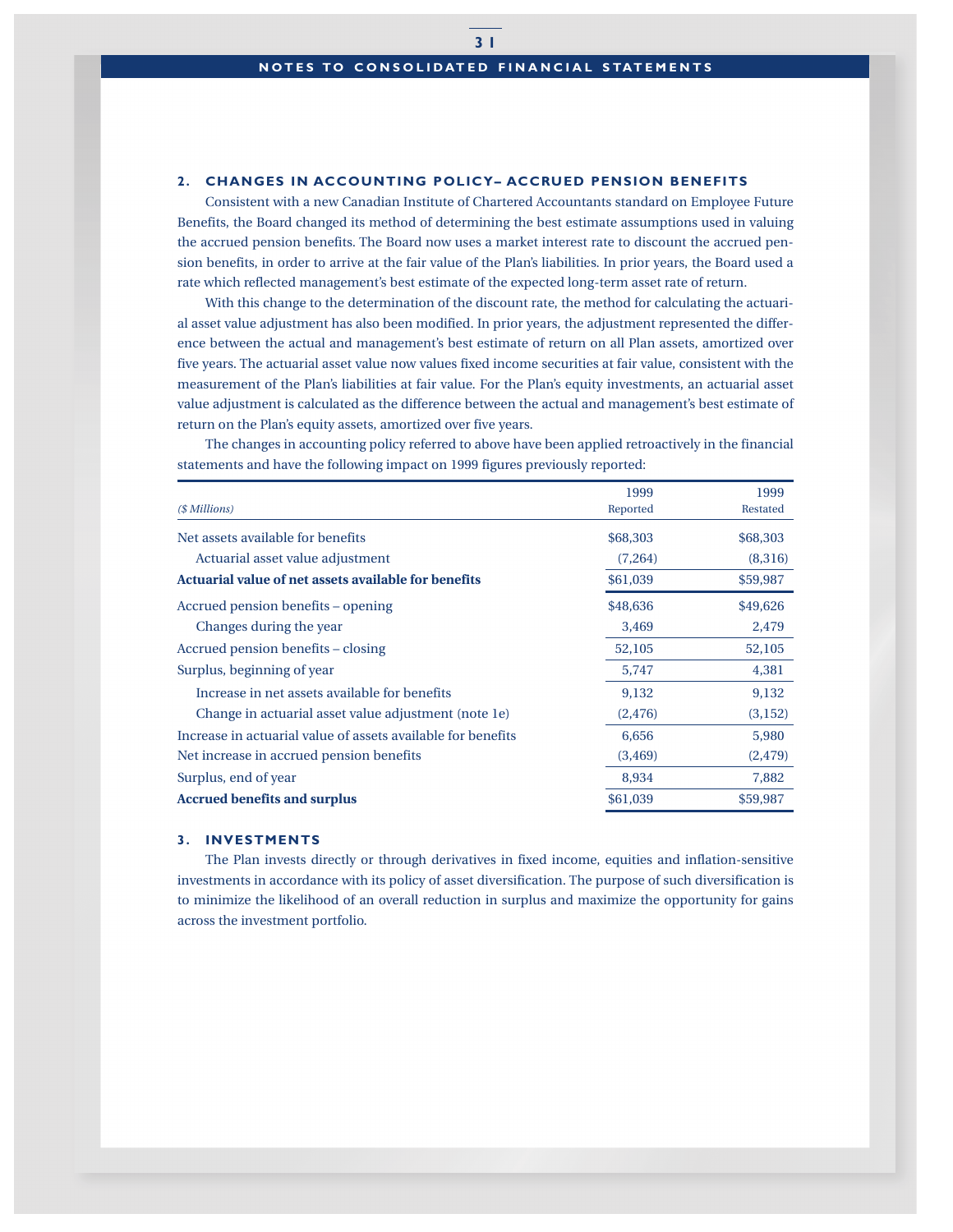# **(a) Investments(1) before allocating the effect of derivative contracts and investmentrelated receivables and liabilities**

The schedule below summarizes the Plan's investments, including net accrued interest and dividends of \$388 million (1999 – \$454 million), before allocating the effect of derivative contracts and investment-related receivables and liabilities, as at December 31:

| (\$ Millions)                          | 2000              |             | 1999              |          |
|----------------------------------------|-------------------|-------------|-------------------|----------|
|                                        | <b>Fair Value</b> | <b>Cost</b> | <b>Fair Value</b> | Cost     |
| <b>Fixed income</b>                    |                   |             |                   |          |
| <b>Debentures</b>                      | \$15,715          | \$12,205    | \$16,328          | \$12,991 |
| <b>Bonds</b>                           | 13,218            | 12,696      | 13,303            | 13,198   |
| Money market securities                | 4,273             | 4,238       | 2,153             | 2,153    |
| Alternative investments <sup>(2)</sup> | 2,162             | 1,720       | 1,326             | 1,166    |
|                                        | 35,368            | 30,859      | 33,110            | 29,508   |
| <b>Equities</b>                        |                   |             |                   |          |
| <b>Publicly traded</b>                 |                   |             |                   |          |
| Canadian                               | 13,487            | 9,618       | 17,125            | 11,195   |
| <b>United States</b>                   | 1,885             | 1,565       | 516               | 559      |
| <b>Non-North American</b>              | 6,415             | 5,455       | 8,149             | 5,591    |
| Non-Publicly traded                    |                   |             |                   |          |
| Canadian                               | 1,110             | 856         | 464               | 446      |
| <b>United States</b>                   | 769               | 671         | 699               | 510      |
| <b>Non-North American</b>              | 1,196             | 1,188       | 984               | 852      |
|                                        | 24,862            | 19,353      | 27,937            | 19,153   |
| <b>Inflation-sensitive investments</b> |                   |             |                   |          |
| Real estate (note 6)                   | 10,393            | 9,711       | 3,508             | 3,220    |
| Real rate products                     |                   |             |                   |          |
| Canadian                               | 5,822             | 5,054       | 4,656             | 4,349    |
| <b>United States</b>                   | 4,424             | 4,190       | 391               | 404      |
|                                        | 20,639            | 18,955      | 8,555             | 7,973    |
|                                        | 80,869            | 69,167      | 69,602            | 56,634   |
| <b>Investment-related receivables</b>  |                   |             |                   |          |
| Securities purchased under             |                   |             |                   |          |
| agreements to resell                   | 1,948             | 1,946       | 992               | 990      |
| Derivative-related, net                | 2,300             | 493         | 3,278             | 409      |
| <b>Investments</b>                     | 85,117            | 71,606      | 73,872            | 58,033   |
| <b>Investment-related liabilities</b>  |                   |             |                   |          |
| Securities sold under agreements       |                   |             |                   |          |
| to repurchase                          | (3,578)           | (3,572)     | (2,883)           | (2,879)  |
| Securities sold but not yet            |                   |             |                   |          |
| purchased                              | (1, 592)          | (1,606)     | (973)             | (992)    |
| Real estate (note 6)                   | (4,192)           | (4,002)     | (693)             | (710)    |
| Derivative-related, net                | (3,712)           | (1, 199)    | (2,231)           | (2,294)  |
| <b>Net investments</b> (note 3c)       | \$72,043          | \$61,227    | \$67,092          | \$51,158 |

(1) For additional details, refer to the Schedule of Investments for our holdings over \$50 million on page 45.

(2) Comprised of hedge funds, managed futures accounts and fund of funds programs.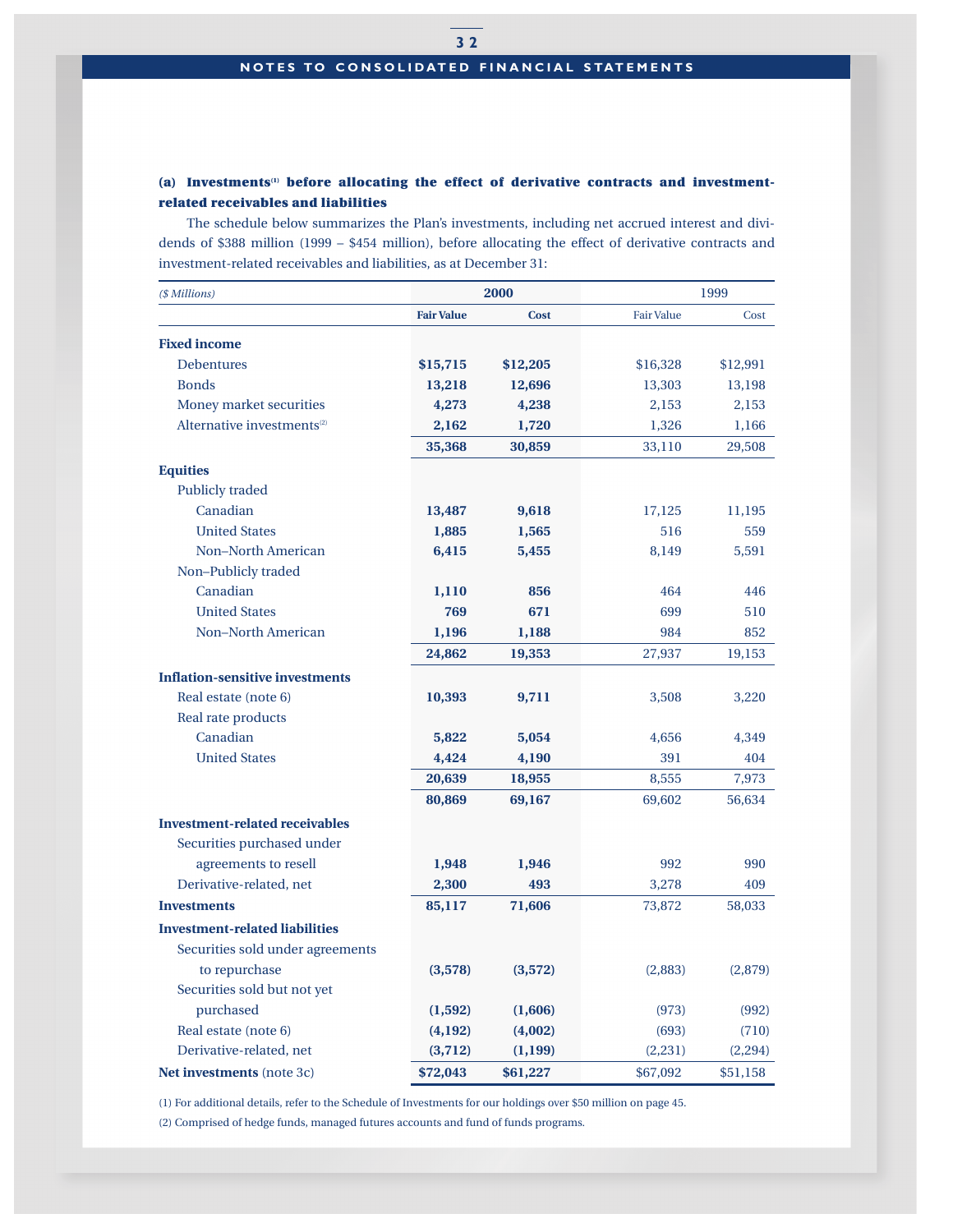## **(b) Derivative contracts**

Derivative contracts are financial contracts, the value of which is derived from the value of underlying assets, indices, interest rates or currency rates. Derivative contracts are transacted either in the over-the-counter market or on regulated exchanges. The Plan utilizes derivatives to manage its asset mix, as well as its exposure to interest rates, foreign currencies, and credit. Derivatives are also utilized for trading purposes in a manner consistent with the Plan's investment objectives.

Notional amounts of derivative contracts serve as the basis upon which the returns from, and the fair value of, the contracts are determined.

The following schedule summarizes the Plan's derivative contracts as at December 31:

| 2000<br>(\$ Millions)                  |                 |                         | 1999     |                   |
|----------------------------------------|-----------------|-------------------------|----------|-------------------|
|                                        | <b>Notional</b> | <b>Fair Value</b>       | Notional | <b>Fair Value</b> |
| <b>Asset conversion</b>                |                 |                         |          |                   |
| Interest rate swaps                    | \$6,353         | \$ (933)                | \$6,091  | \$(763)           |
| Equity and commodity swaps             | 17,436          | (215)                   | 13,719   | 3,257             |
|                                        |                 | (1, 148)                |          | 2,494             |
| <b>Interest rate management</b>        |                 |                         |          |                   |
| Interest rate swaps                    | 1,330           | $\overline{\mathbf{4}}$ | 1,104    | 1                 |
| <b>Futures</b>                         | 6,962           | (1)                     | 4,238    | (1)               |
| <b>Exchange traded options</b>         |                 |                         |          |                   |
| Purchased                              | 2,509           | 5                       | 3,041    | 4                 |
| Written                                | 2,644           | (4)                     | 3,771    | (4)               |
| Over-the-counter options               |                 |                         |          |                   |
| Purchased                              | 40              | $\bf{l}$                | 97       | 3                 |
| Written                                | 100             | (1)                     | 169      | (4)               |
|                                        |                 | $\overline{\mathbf{4}}$ |          | (1)               |
| <b>Foreign currency management</b>     |                 |                         |          |                   |
| Currency swaps                         | 499             | (10)                    | 553      | 10                |
| Forwards                               | 13,347          | 24                      | 13,567   | 343               |
| <b>Futures</b>                         | 708             | 1                       |          |                   |
|                                        |                 | 15                      |          | 353               |
| <b>Trading</b>                         |                 |                         |          |                   |
| Interest rate swaps                    | 2,427           | (7)                     | 2,836    | 28                |
| <b>Volatility</b> swaps                | 967             | 34                      | 66       | $\mathbf{1}$      |
| <b>Futures</b>                         | 18,484          | (17)                    | 13,715   | (161)             |
| Forwards                               | 5,899           | 175                     | 3,791    | 53                |
| <b>Exchange traded options</b>         |                 |                         |          |                   |
| Purchased                              | 454             | 14                      | 313      | 22                |
| Written                                | 816             | (5)                     | 441      | (32)              |
| Over-the-counter options               |                 |                         |          |                   |
| Purchased                              | 1,964           | 38                      | 2,062    | 43                |
| Written                                | 1,153           | (22)                    | 1,042    | (19)              |
|                                        |                 | 210                     |          | (65)              |
|                                        |                 | (919)                   |          | 2,781             |
| Less: Net cash collateral received     |                 |                         |          |                   |
| under derivative contracts             |                 | (493)                   |          | (1,734)           |
| Net fair value of derivative contracts |                 | \$(1, 412)              |          | \$1,047           |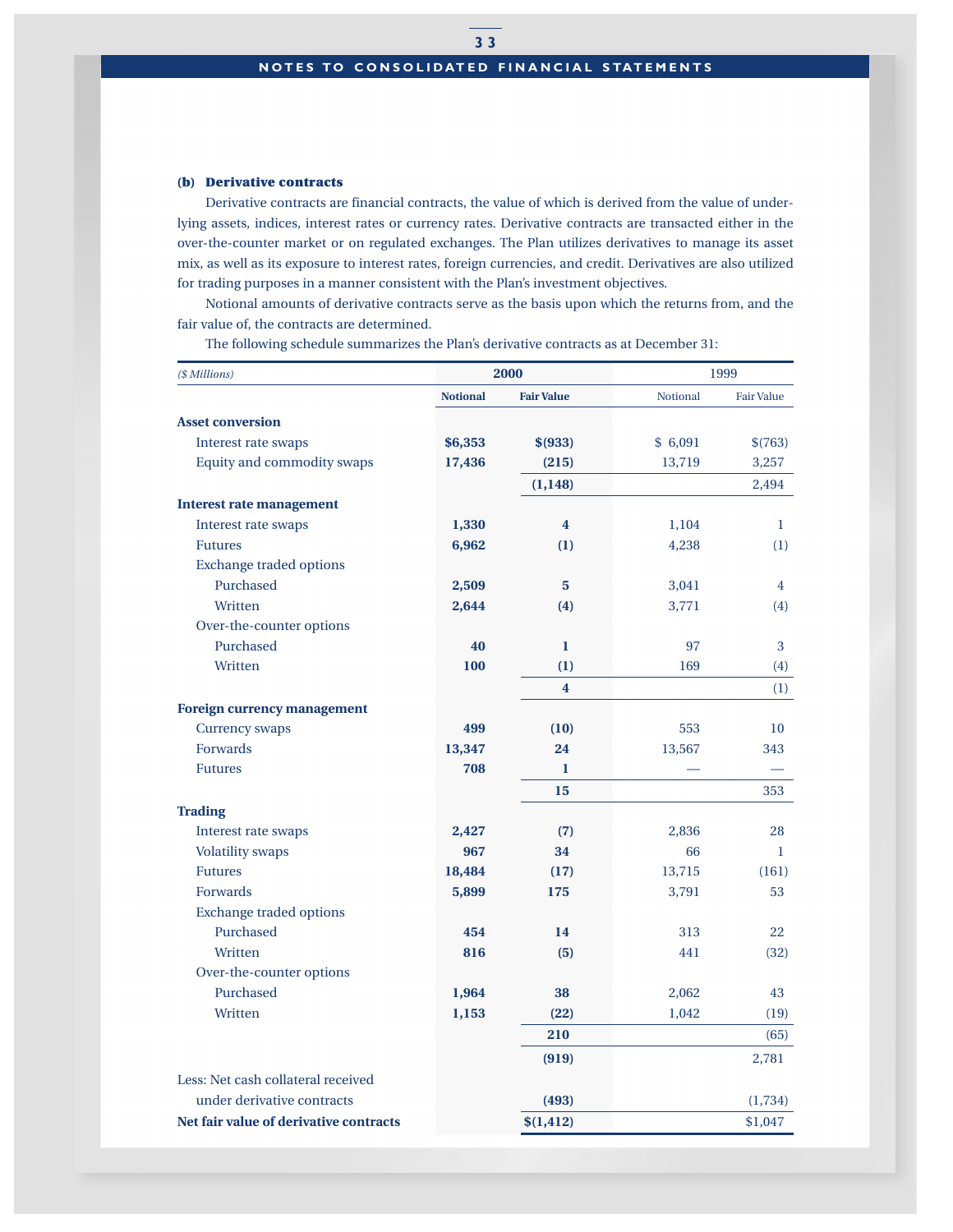# **3 4 NOTES TO CONSOLIDATED FINANCIAL STATEMENTS**

The net fair value of derivative contracts as at December 31 on page 33 are represented by:

| (\$ Millions)                                       | <b>2000</b> | 1999     |
|-----------------------------------------------------|-------------|----------|
| Derivative-related receivables                      | \$2,562     | \$4,755  |
| Cash collateral paid under derivative contracts     | 428         | 324      |
| Derivative-related liabilities                      | (3, 481)    | (1, 974) |
| Cash collateral received under derivative contracts | (921)       | (2,058)  |
|                                                     | \$(1, 412)  | \$1,047  |

Securities with a fair value of \$320 million (1999 – \$246 million) have been deposited with various financial institutions as margin to effect derivatives transactions.

The derivative contracts on page 33 mature within one year except for the following, which have a weighted average maturity (in years) of:

|                                    | 2000                             |                            | 1999                             |                     |
|------------------------------------|----------------------------------|----------------------------|----------------------------------|---------------------|
|                                    | <b>Notional</b><br>(\$ millions) | <b>Maturity</b><br>(years) | <b>Notional</b><br>(\$ millions) | Maturity<br>(years) |
| <b>Asset conversion</b>            |                                  |                            |                                  |                     |
| Interest rate swaps                | \$6,119                          | 8.4                        | \$5,487                          | 6.6                 |
| Equity and commodity swaps         | 2,468                            | 1.4                        | 5,155                            | $1.6\phantom{0}$    |
| <b>Interest rate management</b>    |                                  |                            |                                  |                     |
| Interest rate swaps                | 1,004                            | 8.2                        | 993                              | 4.4                 |
| Over-the-counter options           | 140                              | 1.9                        |                                  |                     |
| <b>Foreign currency management</b> |                                  |                            |                                  |                     |
| Currency swaps                     | 493                              | 5.7                        | 553                              | 7.1                 |
| <b>Forwards</b>                    | 182                              | 1.5                        | 57                               | 2.2                 |
| <b>Trading</b>                     |                                  |                            |                                  |                     |
| Interest rate swaps                | 2,155                            | 5.1                        | 2,536                            | 5.1                 |
| <b>Volatility swaps</b>            | 221                              | 3.2                        | 66                               | 3.1                 |
| Over-the-counter options           | 83                               | 1.6                        | 102                              | 2.1                 |
| <b>Forwards</b>                    | 23                               | 1.4                        |                                  |                     |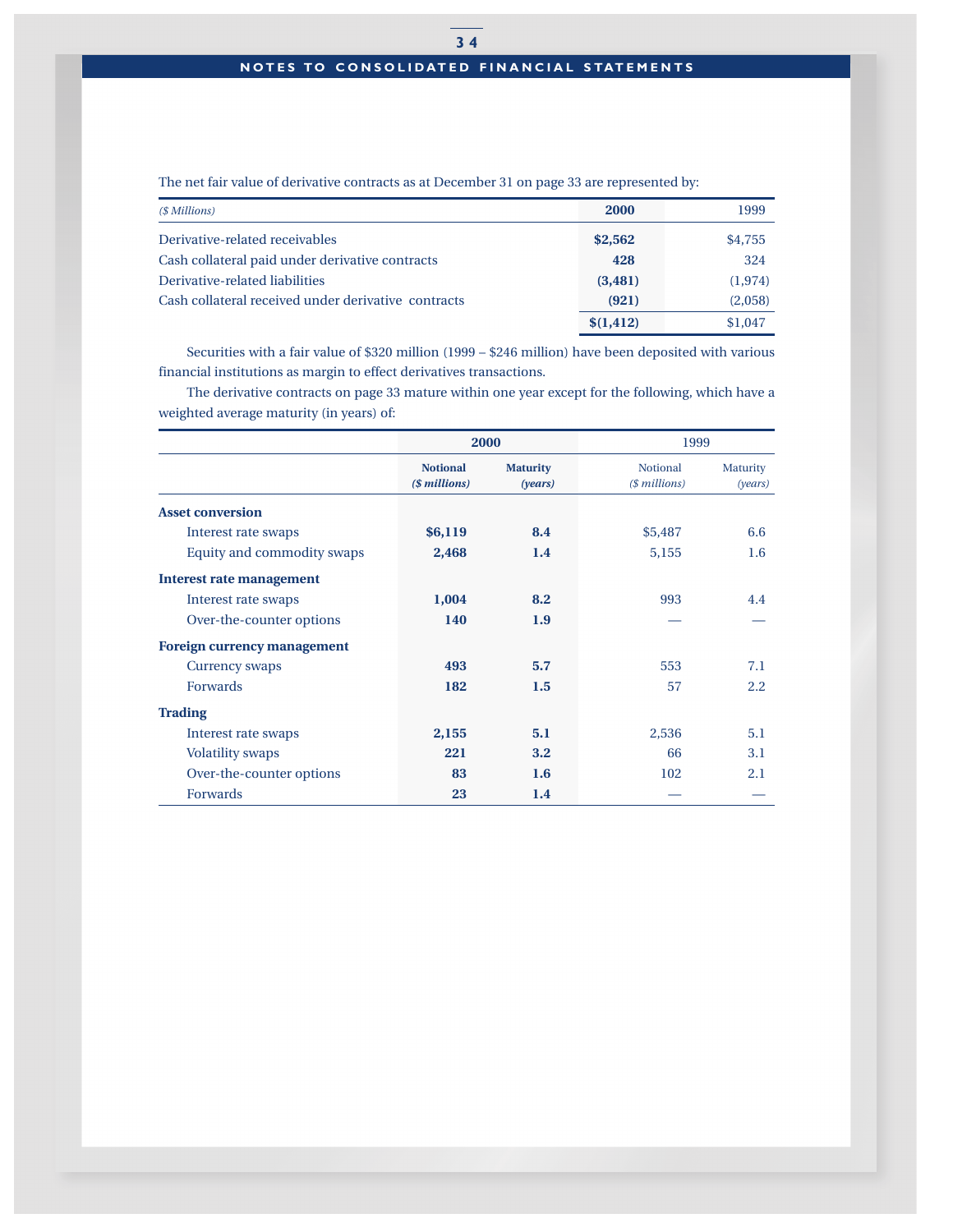#### **(c) Investment asset mix**

The Plan has established a long-term asset-mix policy of approximately 60 percent equities, 18 percent fixed income and 22 percent inflation-sensitive investments.

The Plan's investments, after allocating the effect of derivative contracts and investment-related receivables and liabilities, as at December 31 are summarized below:

|                                        | 2000                 |                  | 1999                 |                  |
|----------------------------------------|----------------------|------------------|----------------------|------------------|
|                                        | <b>Effective Net</b> |                  | <b>Effective Net</b> |                  |
|                                        | <b>Investments</b>   |                  | <b>Investments</b>   |                  |
|                                        | at Fair Value        | <b>Asset Mix</b> | at Fair Value        | <b>Asset Mix</b> |
|                                        | (\$ millions)        | %                | (\$ millions)        | %                |
| <b>Fixed income</b>                    |                      |                  |                      |                  |
| <b>Bonds</b>                           | \$10,771             | 15%              | \$14,926             | 22%              |
| Money market and equivalents           | 2,548                | 3                | 2,378                | 4                |
|                                        | 13,319               | 18               | 17,304               | 26               |
| <b>Equities</b>                        |                      |                  |                      |                  |
| Canadian                               | 17,739               | 25               | 19,885               | 30               |
| <b>United States</b>                   | 10,119               | 14               | 8,191                | 12               |
| <b>Non-North American</b>              | 13,022               | 18               | 13,568               | 20               |
|                                        | 40,880               | 57               | 41,644               | 62               |
| <b>Inflation-sensitive investments</b> |                      |                  |                      |                  |
| Commodities                            | 2,098                | 3                | 1,090                | $\overline{2}$   |
| Real estate (note 6)                   | 6,201                | 9                | 2,815                | 4                |
| Real rate products                     | 9,545                | 13               | 4,239                | 6                |
|                                        | 17,844               | 25               | 8,144                | 12               |
| <b>Total net investments</b>           | \$72,043             | 100%             | \$67,092             | 100\%            |

#### **(d) Interest rate risk**

The value of the Plan's assets is affected by short-term changes in nominal interest rates and equity markets. Pension liabilities are exposed to long-term market interest rates as well as expectations for salary escalation.

The Plan's primary exposure is to a decline in the long-term real rate of return which may result in higher contribution rates required to meet pension obligations. As at December 31, 2000, holding the inflation and salary escalation assumptions constant, a 1 percent decrease in the assumed real longterm rates of return would result in an increase in the pension liabilities of approximately 13 percent (1999 – 16 percent).

After giving effect to the derivative contracts and investment-related receivables and liabilities discussed in note 3b, a 1 percent increase in nominal interest rates would result in a decline in the value of the fixed income securities of 6.6 percent (1999 – 7.7 percent).

#### **(e) Credit risk**

At December 31, 2000, the Plan's most significant concentration of credit risk is with the Government of Canada and the Province of Ontario. This concentration relates primarily to the holding of \$14.5 billion of Government of Canada-issued securities and \$15.7 billion of non-marketable Province of Ontario Debentures, a receivable from the Province of \$1.3 billion and future provincial funding requirements of the Plan.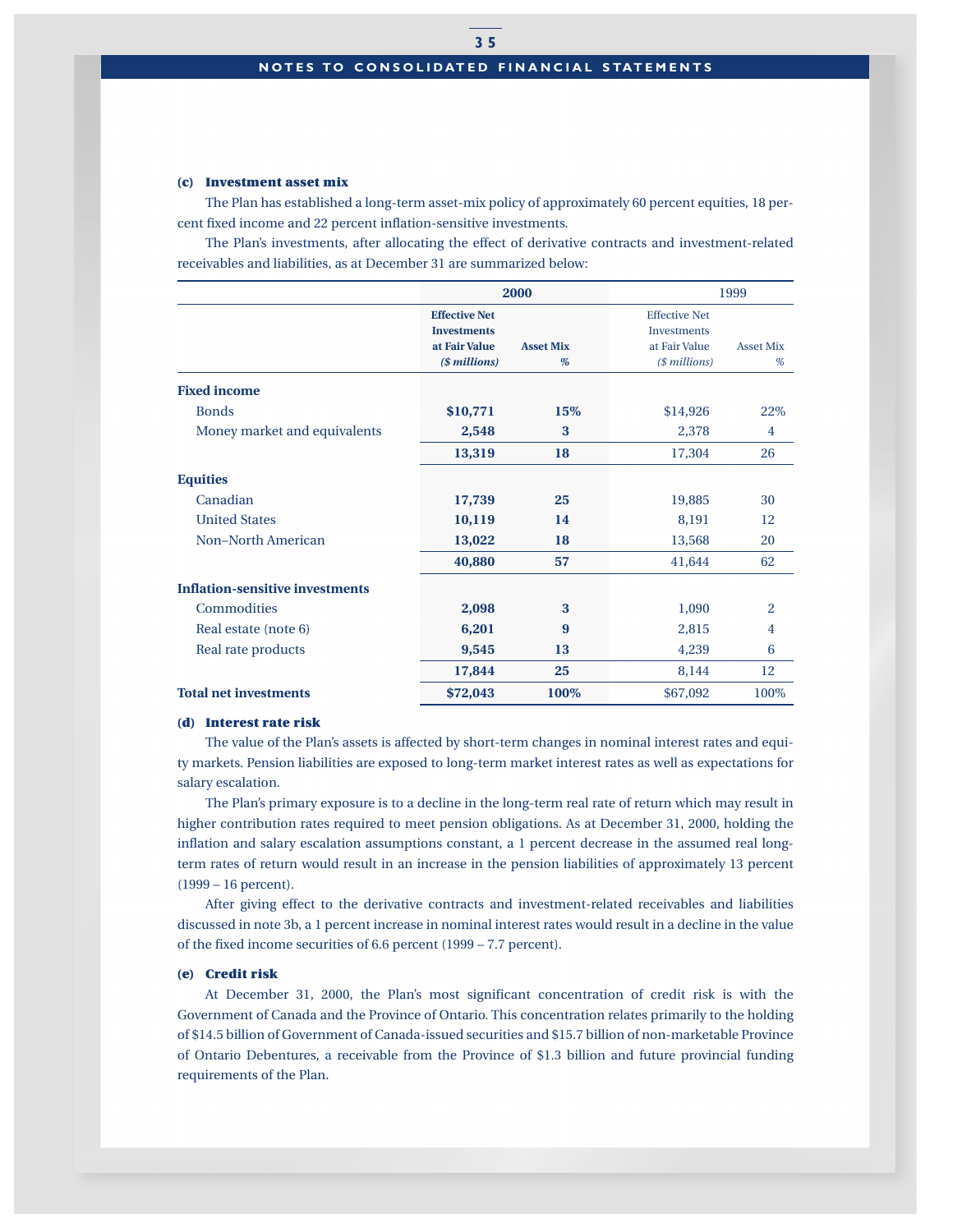The Plan limits derivative contract credit risk by dealing principally with counterparties that have a credit rating of A or higher, and by utilizing an internal credit limit monitoring process, as well as through the use of credit mitigation techniques such as master netting arrangements and obtaining collateral where appropriate.

#### **(f ) Foreign currency risk**

Foreign currency exposure arises from the Plan's holdings of foreign currency-denominated investments and related derivative contracts.

The Plan uses a currency overlay program to hedge a portion of its asset-mix policy allocation to U.S. and Non-North American equities. The Plan also takes trading positions in foreign currencies with the objective of adding incremental returns. The Plan's net foreign currency exposure in Canadian dollars after giving effect to the related policy hedge, as at December 31, is as follows:

| (\$ Millions)                 |                                               | 2000                                           |                                                          | 1999                                |
|-------------------------------|-----------------------------------------------|------------------------------------------------|----------------------------------------------------------|-------------------------------------|
|                               | Foreign<br><b>Currency</b><br><b>Exposure</b> | <b>Net Foreign</b><br><b>Currency</b><br>Hedge | <b>Net Foreign</b><br><b>Currency</b><br><b>Exposure</b> | Net Foreign<br>Currency<br>Exposure |
| <b>United States Dollar</b>   | \$12,021                                      | \$5,389                                        | \$6,632                                                  | \$4,854                             |
| Euro                          | 5,920                                         | 2,528                                          | 3,392                                                    | 2,245                               |
| <b>British Pound Sterling</b> | 3,370                                         | 1,405                                          | 1,965                                                    | 1,537                               |
| <b>Swiss Franc</b>            | 1,561                                         | 483                                            | 1,078                                                    | 252                                 |
| Japanese Yen                  | 2,489                                         | 1,774                                          | 715                                                      | 1,280                               |
| Other                         | 2,165                                         | 187                                            | 1,978                                                    | 1,532                               |
|                               | \$27,526                                      | \$11,766                                       | \$15,760                                                 | \$11,700                            |

#### **(g) Securities lending**

The Plan lends securities as a means of generating incremental income or supporting other investment strategies. As at December 31, 2000, the Plan's investments included loaned securities with a fair value of \$3,402 million (1999 – \$3,280 million). The fair value of collateral in respect of these loans was \$3,590 million (1999 – \$3,444 million).

## **4. RECEIVABLE FROM THE PROVINCE OF ONTARIO**

The receivable from the Province consists of required matching contributions and interest thereon.

| (\$ Millions)                                           | 2000          | 1999          |
|---------------------------------------------------------|---------------|---------------|
| Contributions receivable<br>Accrued interest receivable | \$1,194<br>57 | \$1,194<br>58 |
|                                                         | \$1,251       | \$1,252       |

The receivable from the Province consists of \$636 million to be received in 2001 and \$615 million to be received in 2002.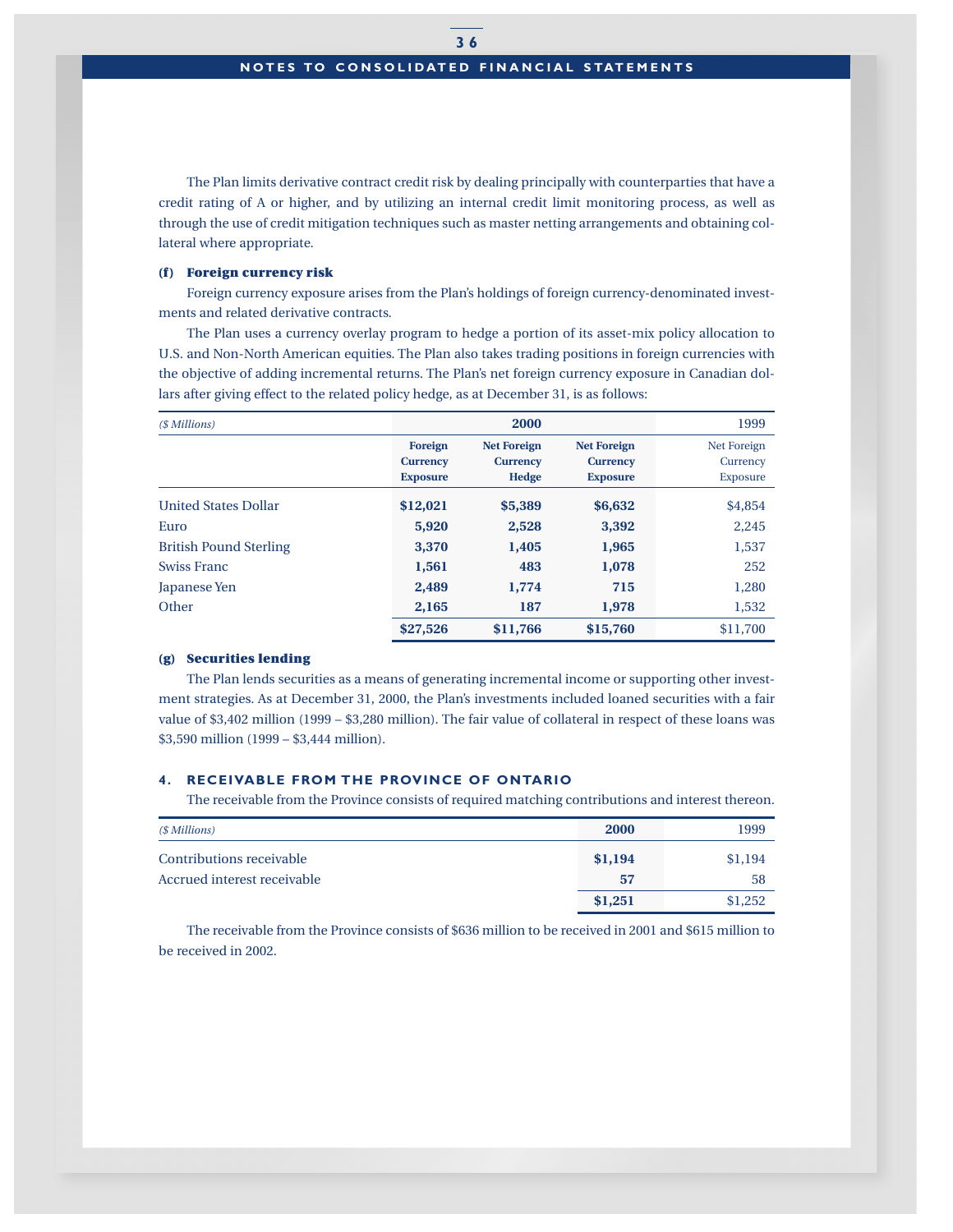## **5. ACCRUED PENSION BENEFITS**

#### **(a) Actuarial assumptions**

The actuarial assumptions used in determining the value of accrued pension benefits of \$58.6 billion (1999 – \$52.1 billion), reflect management's best estimate of future economic events and involve both economic and non-economic assumptions. The non-economic assumptions include considerations such as mortality, withdrawal rates and retirement rates. The primary economic assumptions include the discount rate, salary escalation rate and the inflation rate. As discussed in note 2, the discount rate is now set at the market rate, as at the valuation date, of debt obligations with characteristics similar to the Plan's liabilities. The inflation rate is the difference between the yield on federal long-term nominal bonds and federal real return bonds. The salary escalation rate incorporates the inflation rate assumption and long-term expectation of growth in real wages. A summary of the primary economic assumptions, as at December 31, is as follows:

|                        | 2000  | 1999  |
|------------------------|-------|-------|
| Discount rate          | 6.25% | 6.75% |
| Salary escalation rate | 3.20% | 3.25% |
| Inflation rate         | 2.20% | 2.25% |

The main economic assumptions were changed as a result of changes in capital markets during 2000. These changes resulted in a net increase in the value of accrued pension benefits of \$3,297 million. In addition, a change was made to the assumed post-retirement mortality rates to better reflect the Plan's experience. This change increased the value of accrued pension benefits by a further \$596 million. In 1999, changes to the actuarial assumptions resulted in a net increase in the value of accrued pension benefits of \$766 million.

#### **(b) Experience gains and losses**

An experience loss of \$262 million (1999 – gain of \$803 million), arising from differences between the actuarial method and assumptions and actual results, relates primarily to current experience for members' salary and inflation rates.

#### **6. INVESTMENT IN REAL ESTATE**

#### **(a) Acquisition of Cadillac Fairview Corporation ("CFC")**

On March 17, 2000, pursuant to a plan of arrangement, the Plan acquired the remaining 78.2 percent of the common shares that it did not previously own of CFC, a fully integrated commercial real estate operating company, and \$100 million of CFC convertible debentures for total consideration of \$2,355 million.

The fair value of CFC's net assets acquired is summarized below:

| \$5,730 |
|---------|
| 403     |
| 6,133   |
| (2,892) |
| (324)   |
| 2,917   |
| (562)   |
| \$2,355 |
|         |

**3 7**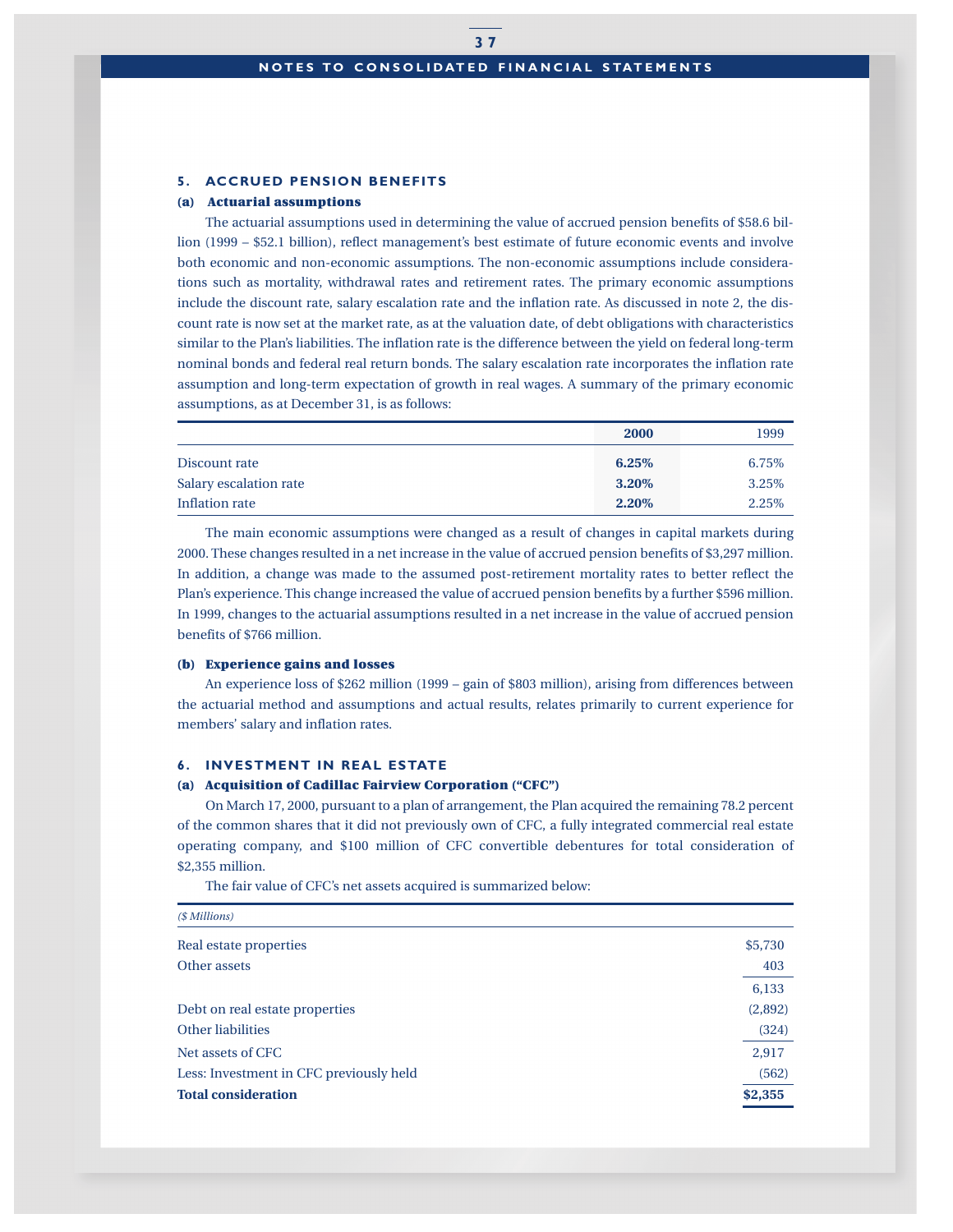## **NOTES TO CONSOLIDATED FINANCIAL STATEMENTS**

## **(b) Investment in Real Estate**

The Plan's investment in real estate, which is comprised of real estate–related investments that are either owned or managed on behalf of the Plan by The Cadillac Fairview Corporation Limited, as at December 31, is as follows:

| (\$ Millions)                  | 2000              |             |                   | 1999    |
|--------------------------------|-------------------|-------------|-------------------|---------|
|                                | <b>Fair Value</b> | <b>Cost</b> | <b>Fair Value</b> | Cost    |
| <b>Assets</b>                  |                   |             |                   |         |
| Real estate properties         | \$9,635           | \$8,901     | \$2,454           | \$2,411 |
| Investments                    | 526               | 577         | 485               | 498     |
| Other assets                   | 232               | 233         | 7                 |         |
| Investment in CFC              |                   |             | 562               | 304     |
| <b>Total assets</b>            | 10,393            | 9,711       | 3,508             | 3,220   |
| <b>Liabilities</b>             |                   |             |                   |         |
| Debt on real estate properties | 3,833             | 3,694       | 693               | 710     |
| Other liabilities              | 359               | 308         |                   |         |
| <b>Total liabilities</b>       | 4,192             | 4,002       | 693               | 710     |
| Net investment in real estate  | \$6,201           | \$5,709     | \$2,815           | \$2,510 |

## **(c) Real Estate Income(1)**

The Plan's real estate income for the year ended December 31, is as follows:

| (\$ Millions)             | 2000    | 1999  |
|---------------------------|---------|-------|
| <b>Revenue</b>            |         |       |
| Rental                    | \$1,140 | \$263 |
| Investment                | 41      | 24    |
|                           | 1,181   | 287   |
| <b>Expenses</b>           |         |       |
| <b>Property operating</b> | 447     | 101   |
| <b>Interest</b>           | 242     | 41    |
| Management                | 42      | 7     |
| Other                     | 23      |       |
|                           | 754     | 149   |
| <b>Operating income</b>   | 427     | 138   |
| Realized gain (loss)      | 14      | (16)  |
| Unrealized gain           | 187     | 190   |
| <b>Net income</b>         | \$628   | \$312 |

(1) Operating income, on a fair value basis, excludes a charge for depreciation and amortization.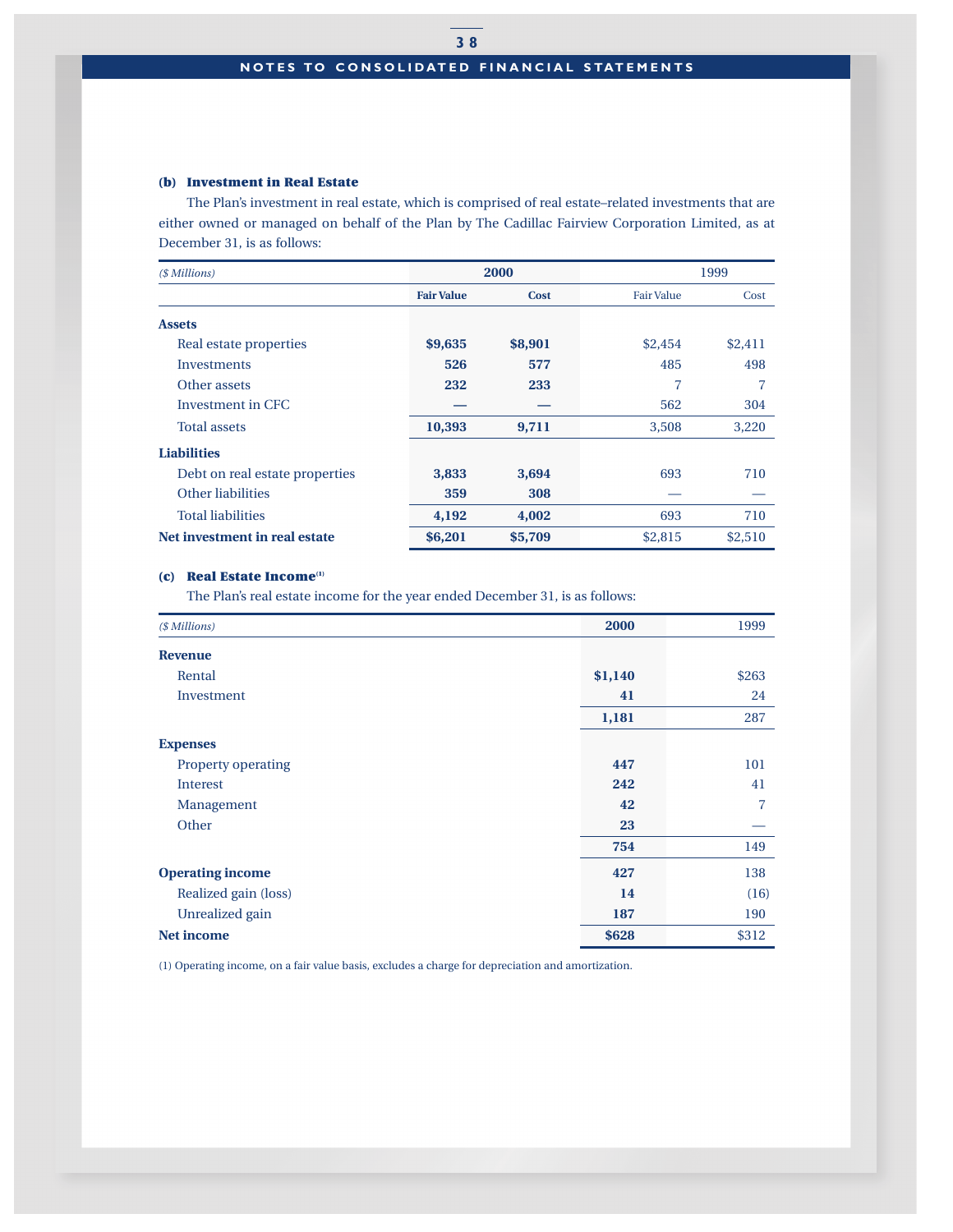## **7. INVESTMENT INCOME**

## **(a) Investment income, before allocating the effect of derivative contracts**

Investment income, before allocating the effect of derivative contracts and before allocating the realized and unrealized net gains/losses, for the year ended December 31, is as follows:

| (\$ Millions)                                             | 2000    | 1999     |
|-----------------------------------------------------------|---------|----------|
| <b>Fixed income interest</b>                              |         |          |
| Debentures (net of interest incurred on swap contracts of |         |          |
| $$1,039$ million; $1999 - $753$ million)                  | \$386   | \$762    |
| Money market securities                                   | 197     | 104      |
| <b>Bonds</b>                                              | 720     | 633      |
|                                                           | 1,303   | 1,499    |
| <b>Equity dividend income</b>                             |         |          |
| Canadian equity                                           | 222     | 271      |
| <b>United States equity</b>                               | 13      | 13       |
| Non-North American equity                                 | 234     | 241      |
|                                                           | 469     | 525      |
| <b>Inflation-sensitive investments</b>                    |         |          |
| Real estate operating income (note 6c)                    | 427     | 138      |
| Real rate products interest income                        |         |          |
| Canadian                                                  | 189     | 152      |
| <b>United States</b>                                      | 92      | 14       |
|                                                           | 708     | 304      |
|                                                           | 2,480   | 2,328    |
| Net gain on investments <sup>(1)</sup>                    | 3,731   | 7,793    |
|                                                           | \$6,211 | \$10,121 |

(1) Includes net unrealized gains (losses) of \$(4,145) million (1999 – \$1,075 million).

## **(b) Investment income**

Investment income by asset class, after allocating the effect of the derivative contracts and net gains, including foreign currency losses of \$71 million (1999 – \$1,106 million gain), for the year ended December 31, is as follows:

| (\$ Millions)                   | 2000    | 1999     |
|---------------------------------|---------|----------|
| Fixed income                    | \$1,689 | \$ (347) |
| Canadian equity                 | 2,523   | 4,475    |
| <b>United States equity</b>     | 316     | 1,559    |
| Non-North American equity       | (694)   | 3,697    |
| Inflation-sensitive investments | 2,377   | 737      |
|                                 | \$6,211 | \$10,121 |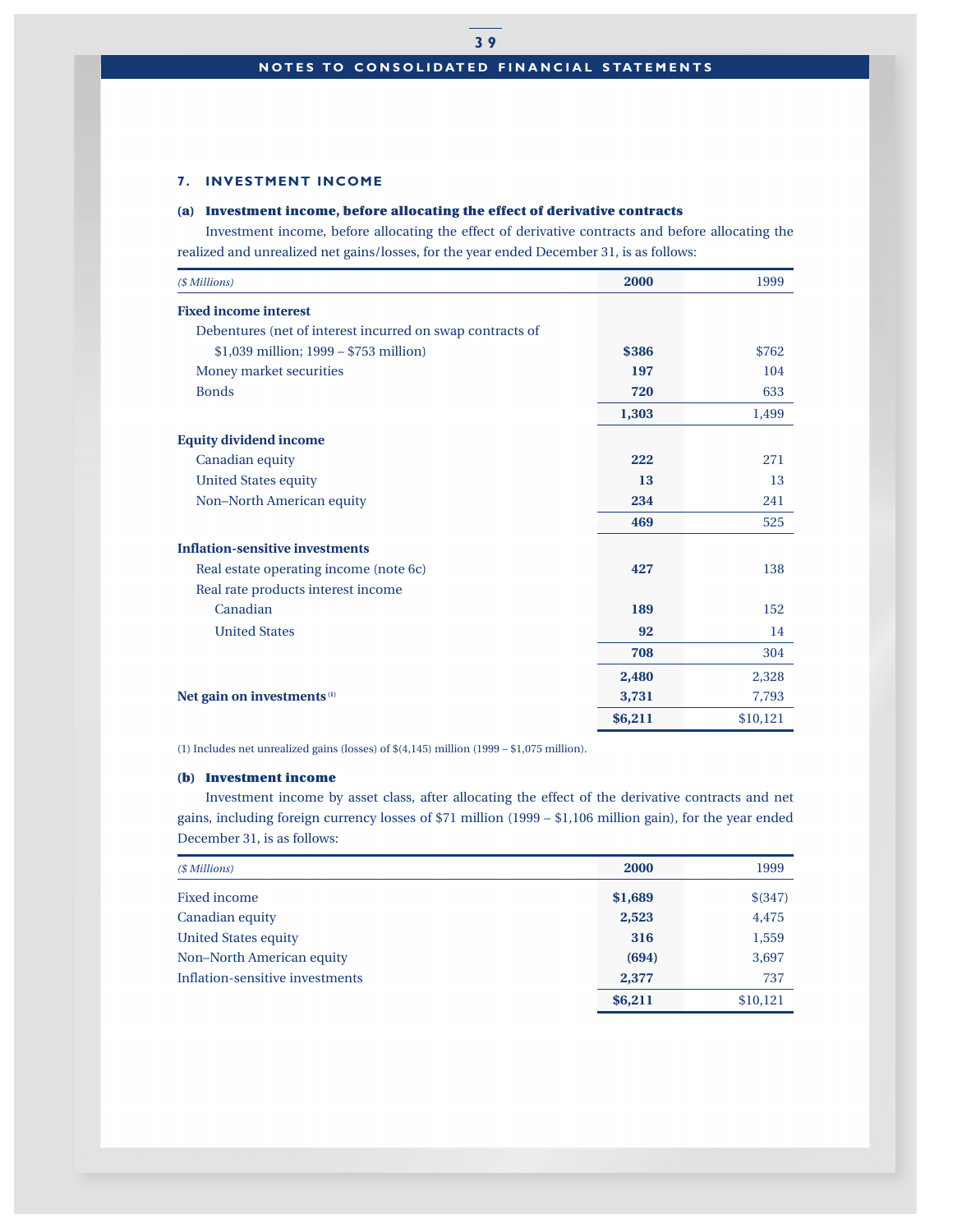#### **8. INVESTMENT RETURNS AND RELATED BENCHMARK RETURNS**

Investment returns and related benchmark returns by investment asset class for the year ended December 31 are as follows:

|                                 | 2000                                |                                                         | 1999                  |                                           |
|---------------------------------|-------------------------------------|---------------------------------------------------------|-----------------------|-------------------------------------------|
|                                 | <b>Investment</b><br><b>Returns</b> | <b>Investment</b><br><b>Benchmark</b><br><b>Returns</b> | Investment<br>Returns | Investment<br><b>Benchmark</b><br>Returns |
| <b>Fixed income</b>             | 15.6%                               | 13.7%                                                   | $2.0\%$               | 2.8%                                      |
| Canadian equity                 | 13.5                                | 7.4                                                     | 30.4                  | 32.0                                      |
| United States equity            | (4.1)                               | (5.5)                                                   | 12.7                  | 14.1                                      |
| Non-North American equity       | (8.5)                               | (13.5)                                                  | 27.7                  | 21.6                                      |
| Inflation-sensitive investments | 19.9                                | 18.0                                                    | 12.0                  | 9.8                                       |
| <b>Total Plan</b>               | 9.3%                                | 5.3%                                                    | 17.4%                 | 17.6%                                     |

Investment returns have been calculated in accordance with the acceptable methods set forth by the Association for Investment Management and Research and the Pension Investment Association of Canada.

The Plan identifies benchmarks to evaluate the performance of the investment management process. The performance of each asset class is measured against a benchmark that simulates the results of the markets in which the managers invest, except that the inflation-sensitive investments composite benchmark includes real estate which is measured against an inflation-related benchmark.

The total return of the Plan is measured against a Canadian dollar denominated composite benchmark produced by aggregating Canadian dollar equivalent returns from each of the policy asset class benchmarks, using the Plan's asset mix policy weights. The total return incorporates the Plan's tactical asset allocation decisions.

#### **9. FUNDING POLICY**

Statutory actuarial valuations are prepared periodically in accordance with the *Teachers' Pension Act* to determine the funding requirements of the Plan. Active members are currently required to contribute 7.3 percent of the portion of their salaries covered by the Canada Pension Plan and 8.9 percent of salaries above this level. Aggregate member contributions are matched by the Province and other employers.

The actuarial assumptions and methods used to determine statutory pension liabilities are different than those used to calculate the amounts disclosed in these financial statements. The statutory valuations use a more conservative approach than the valuations used in these financial statements (note 5) and also take into account benefits to be earned and contributions to be made after the valuation date.

The initial statutory valuation of the Plan, prepared by William M. Mercer Limited as at January 1, 1990 disclosed an unfunded liability of \$7.8 billion which was the amount by which the Plan's liabilities exceeded its assets. This liability was the responsibility of the Province and was to be paid off with interest by a series of special payments over a 40 year period, which began January 1, 1990. Subsequent statutory valuations have treated the present value of the remaining special payments as an asset.

The statutory valuation as at January 1, 1998 disclosed the present value of special payments to be \$8.45 billion, with an actuarial gain of \$6.78 billion. Pursuant to the *Partners' Agreement* between the Ontario Teachers' Federation (OTF) and the Province, the Partners entered into negotiations to decide how to utilize the gain. Pursuant to the agreement reached on April 18, 1998, the Partners agreed to share the 1998 actuarial gain of \$6.78 billion and future gains in the following sequence: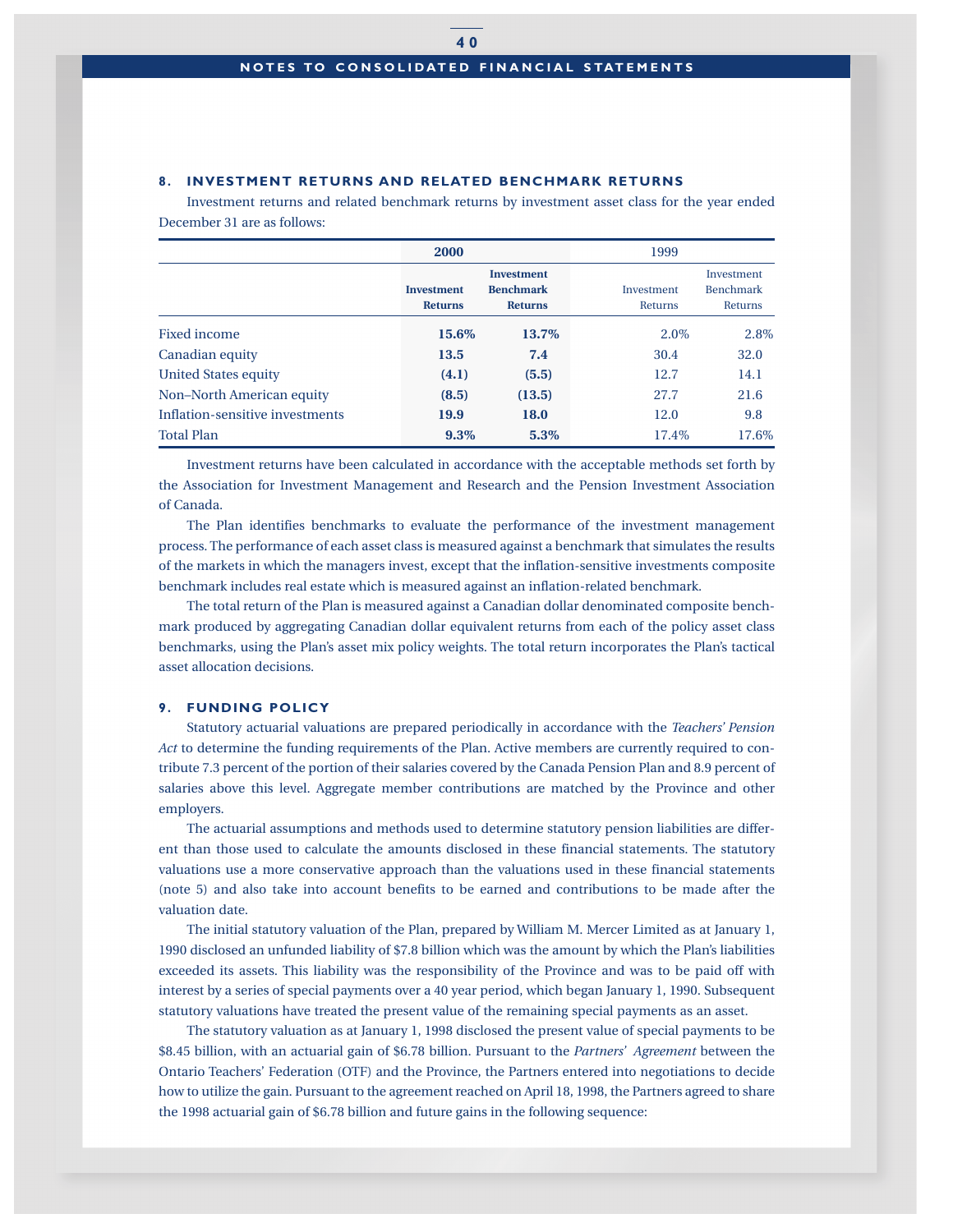- (i) \$2.24 billion would be spent on improving benefits;
- (ii) special payments on the pre-1990 unfunded liability would be eliminated at an estimated cost of \$8.45 billion; and
- (iii) a further \$8.45 billion less the \$2.24 billion would be spent on improved benefits or member contribution rate reductions, subject to the Province's consent prior to April 1, 2001; or held in a contingency reserve as determined by the OTF.

As a result, \$2.24 billion of the gain was used to improve benefits under the Plan, and the remaining \$4.54 billion of the gain was used to eliminate the obligation of the Province to make special payments after November 30, 2008. These changes consumed the actuarial gain. The present value of the remaining special payments after application of gains was \$3.91 billion as at January 1, 1998.

The statutory valuation as at January 1, 1999 disclosed the present value of the remaining special payments to be \$3.65 billion with an actuarial gain of \$3.52 billion. Pursuant to the 1998 agreement noted above, all of this gain was used to eliminate the obligation of the Province to make special payments after April 1999.

The statutory valuation as at January 1, 2001 disclosed an actuarial gain of \$6.78 billion (2000 – \$4.54 billion).

| ( <i><i><b>\$ Millions</b></i>)</i> | 2000    | 1999    |
|-------------------------------------|---------|---------|
| <b>Members</b>                      |         |         |
| <b>Current service</b>              | \$604   | \$612   |
| Optional credit                     | 11      | 8       |
|                                     | 615     | 620     |
| <b>Province of Ontario</b>          |         |         |
| Current service                     | 601     | 592     |
| Interest                            | 42      | 43      |
| Optional credit                     | 5       | 11      |
| Special payments (note 9)           |         | 128     |
|                                     | 648     | 774     |
| Other employers                     | 9       | 9       |
| Transfer from other pension plans   | 9       | 10      |
|                                     | 18      | 19      |
|                                     | \$1,281 | \$1,413 |

#### **10. CONTRIBUTIONS**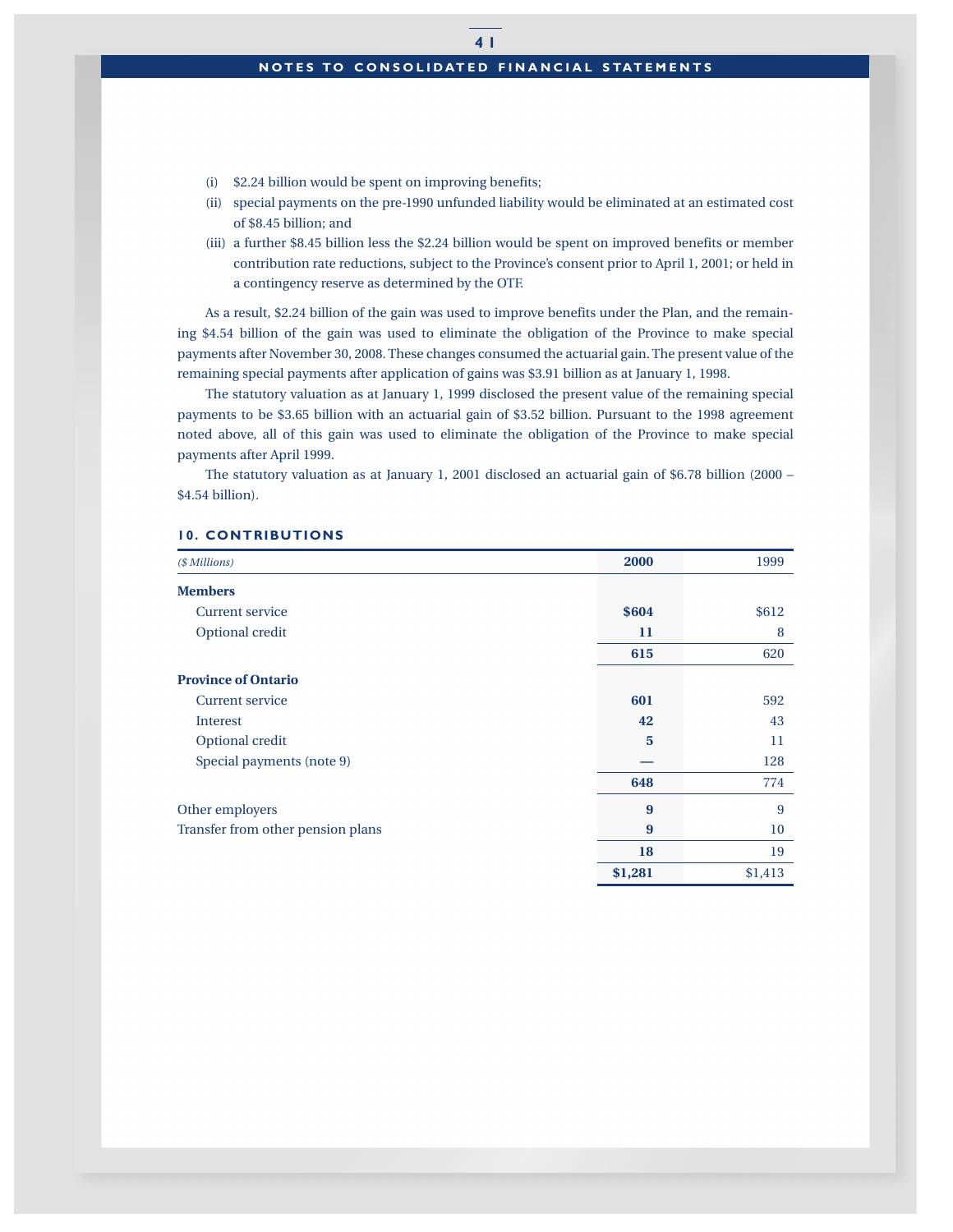# **4 2 NOTES TO CONSOLIDATED FINANCIAL STATEMENTS**

# **11. BENEFITS**

| (\$ Millions)            | 2000    | 1999    |
|--------------------------|---------|---------|
| Retirement pensions      | \$2,215 | \$2,016 |
| Disability pensions      | 31      | 30      |
| Death benefits           | 102     | 93      |
| Refunds                  | 18      | 16      |
| Commuted value transfers | 164     | 108     |
| Transfers to other plans | 11      | 15      |
|                          | \$2,541 | \$2,278 |

## **12. ADMINISTRATIVE EXPENSES**

# **(a) Investment expenses**

| (\$ Millions)                       | 2000    | 1999   |
|-------------------------------------|---------|--------|
| Salaries and benefits               | \$40.5  | \$31.8 |
| External investment management fees | 34.3    | 34.8   |
| <b>Custodial fees</b>               | 6.6     | 6.4    |
| Premises and equipment              | 6.6     | 6.5    |
| Professional consulting services    | 5.0     | 4.3    |
| <b>Information services</b>         | 3.7     | 3.6    |
| Communication and travel            | 2.1     | 1.8    |
| <b>Statutory audit fees</b>         | 0.3     | 0.3    |
| Other                               | 1.0     | 1.1    |
|                                     | \$100.1 | \$90.6 |

## **(b) Member service expenses**

| (\$ Millions)                        | 2000   | 1999   |
|--------------------------------------|--------|--------|
| Salaries and benefits                | \$20.9 | \$21.2 |
| Premises and equipment               | 6.2    | 6.1    |
| Professional and consulting services | 2.4    | 2.2    |
| Communication and travel             | 2.1    | 1.9    |
| Board and committee remuneration     | 0.2    | 0.2    |
| <b>Statutory audit fees</b>          | 0.2    | 0.2    |
| Other                                | 0.7    | 0.8    |
|                                      | \$32.7 | \$32.6 |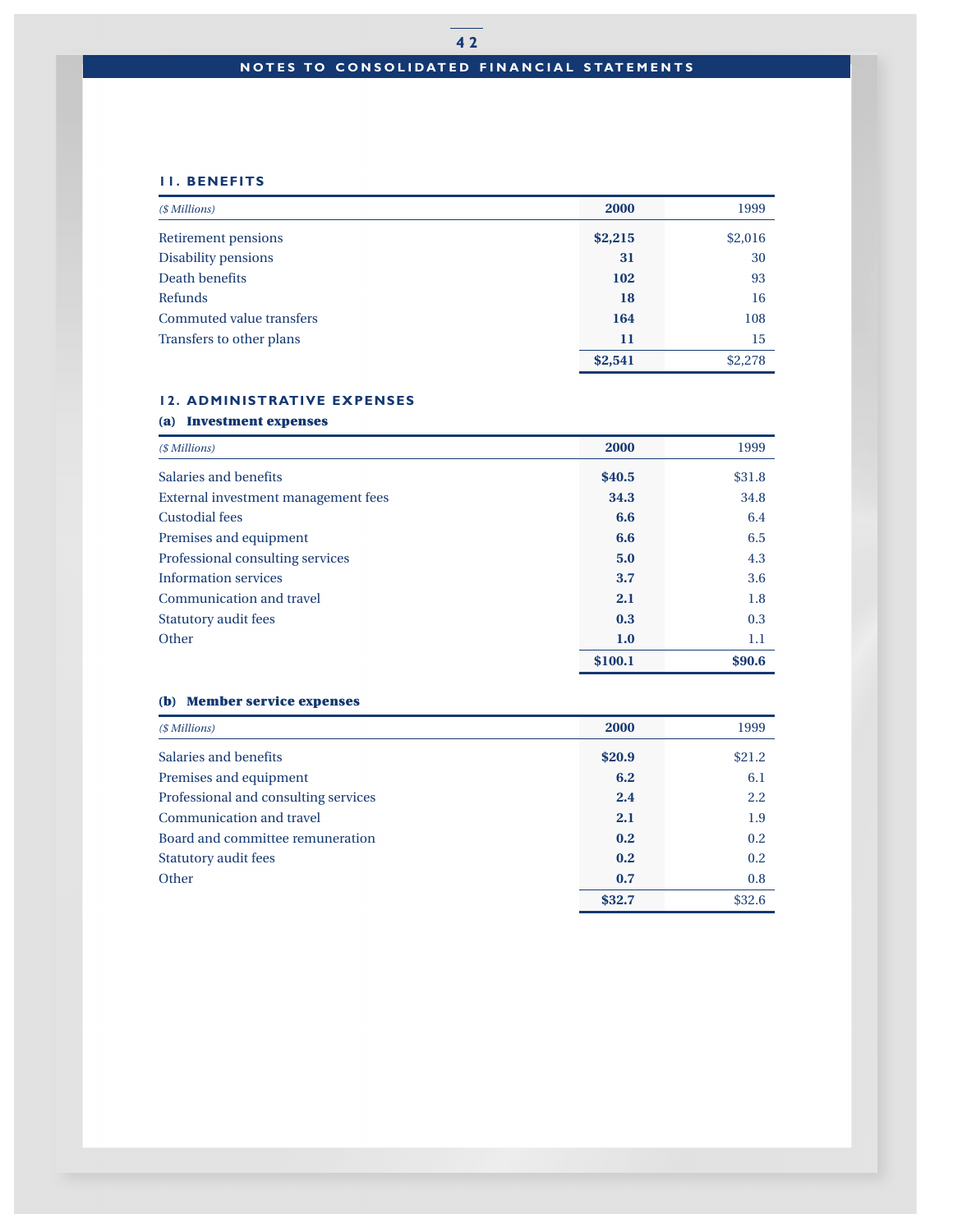#### **(c) Executive compensation**

The compensation table represents full disclosure of base salary, annual bonus, long-term incentives and other compensation earned in 1998, 1999 and 2000 by the Chief Executive Officer and the four other most highly compensated executives.

| Name and<br><b>Principal Position</b> | Year | <b>Base</b><br>Salary | Annual<br>Bonus <sup>(1)</sup> | Long-term<br>Incentive Plan <sup>(3)</sup> | <b>Group Term</b><br>Life Insurance | Other<br>Compensation   |
|---------------------------------------|------|-----------------------|--------------------------------|--------------------------------------------|-------------------------------------|-------------------------|
| Claude Lamoureux                      | 2000 | \$389,169             | \$504,500                      | \$790,100                                  | \$1,119                             | \$9,600(4)              |
| President & CEO                       | 1999 | 357,637               | 196,100                        | 131,900                                    | 1,033                               | 9,600                   |
|                                       | 1998 | 349,077               | 177,600                        | $\mathbf{0}$                               | 964                                 | 9,600                   |
| <b>Robert Bertram</b>                 | 2000 | \$302,800             | \$404,000                      | \$627,000                                  | 870<br>\$                           | \$13,962 <sup>(5)</sup> |
| <i>Executive V.P.</i>                 | 1999 | 276,309               | 102,600                        | 101,800                                    | 798                                 | 13,343                  |
| <i>Investments</i>                    | 1998 | 269,053               | 63,200                         | $\mathbf{0}$                               | 777                                 | 13,209                  |
| <b>Neil Petroff</b>                   | 2000 | \$196,130             | \$338,500                      | \$451,900                                  | 561<br>\$                           | \$<br>$\Omega$          |
| Sr. V.P. International                | 1999 | 175,444               | 202,800                        | 51,400                                     | 507                                 | $\Omega$                |
| Equity Indexes, Fixed                 | 1998 | 170,606               | 124,700                        | $\theta$                                   | 490                                 | $\theta$                |
| <b>Income &amp; Foreign</b>           |      |                       |                                |                                            |                                     |                         |
| Exchange                              |      |                       |                                |                                            |                                     |                         |
| Morgan McCague                        | 2000 | \$186,384             | \$323,800                      | \$460,000                                  | 533<br>\$                           | \$<br>$0^{(6)}$         |
| Sr. V.P. Quantitative                 | 1999 | 164,863               | 188,000                        | 53,200                                     | 476                                 | 3,218                   |
| <i><u><b>Investments</b></u></i>      | 1998 | 155,037               | 162,900                        | $\bf{0}$                                   | 448                                 | 3,009                   |
| <b>Allan Reesor</b>                   | 2000 | \$237,976             | \$319,200 <sup>(2)</sup>       | \$280,100                                  | 682<br>\$                           | \$.<br>4,808(6)         |
| Executive V.P., Member                | 1999 | 195,619               | 100,900                        | 40,797                                     | 564                                 | 3,792                   |
| Services and C.I.O.                   | 1998 | 188,736               | 94,400                         | 59,600                                     | 545                                 | 3,654                   |

(1) Bonuses for investment professionals are based on a combination of total fund, asset class, and individual performance, measured in dollars of value added. Performance versus benchmark is measured over four annual performance periods. Bonuses for other executive staff are based on achievement of annual corporate and divisional objectives.

(2) Includes deferred annual incentive for 1999.

<sup>(3)</sup> The investment long-term incentive program was restructured in 1999 following a review of competitive market practices. The new program continues to be based on four-year performance periods. Initial grants are adjusted by the four-year total fund rate of return and by a performance modifier, based on total fund dollar value-added over a composite benchmark.

Automobile allowance.

Includes an automobile allowance of \$8,000 per annum plus unused vacation cashout.

Unused vacation cashout.

## **13. RETIREMENT COMPENSATION ARRANGEMENT**

The Retirement Compensation Arrangement (RCA) is established pursuant to an agreement between the Province of Ontario and the Ontario Teachers' Federation (the Partners), to provide to the members of the Plan certain benefits that would have been provided under the Registered Pension Plan, but for amendments made to the *Income Tax Act (Canada)* and its Regulations that restrict benefits that may be provided under a registered plan for periods of service after 1991 and for certain periods before 1992 that are credited after 1991.

The RCA is administered under a trust separate from the assets of the Registered Pension Plan. The Board has been appointed by the Partners to act as the trustee of the RCA.

Because the RCA is a separate trust, the net assets available for benefits and the value of accrued benefits and deficiency, referred to below, have not been included in the accompanying financial statements of the Registered Pension Plan on pages 26 to 28.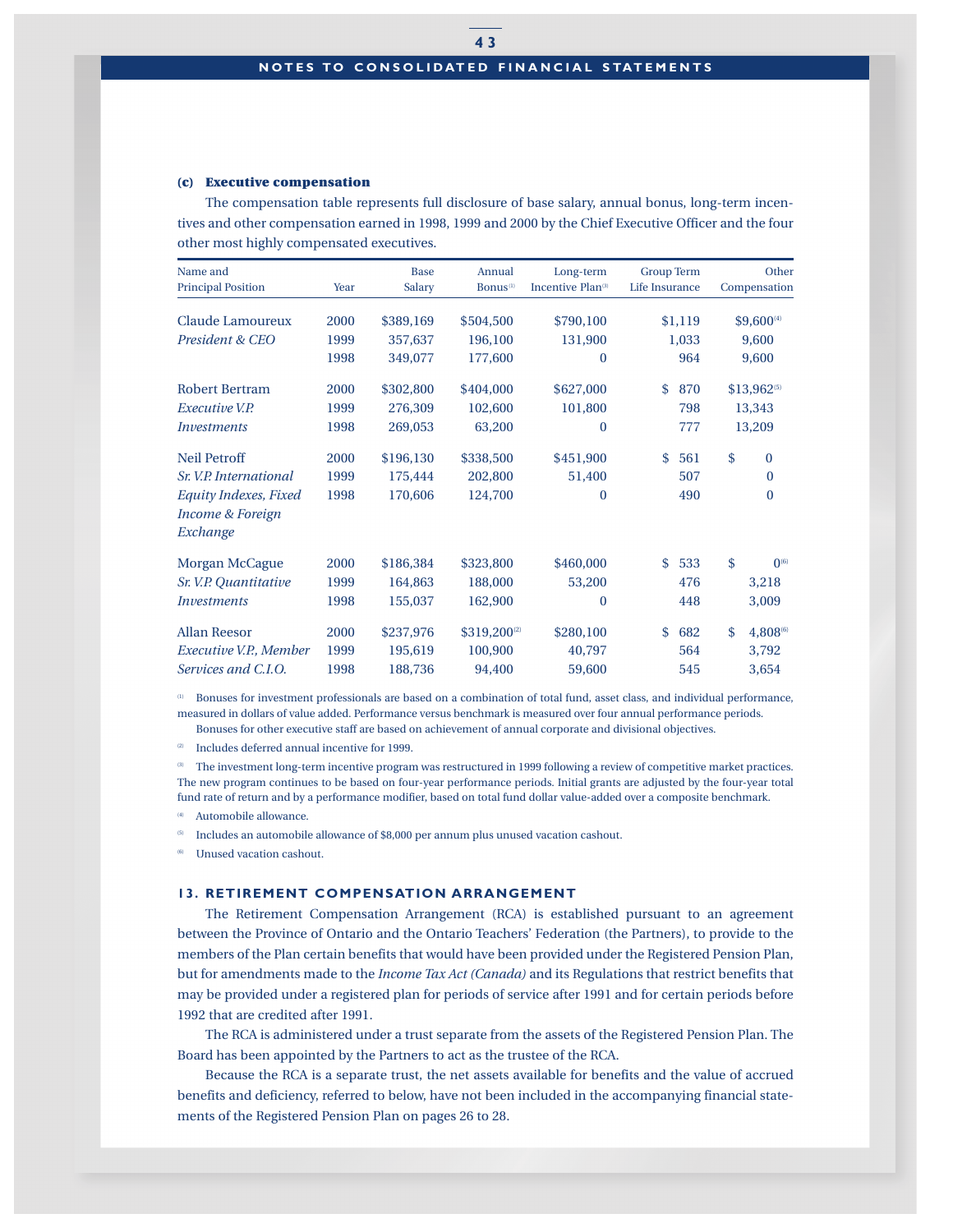## **NOTES TO CONSOLIDATED FINANCIAL STATEMENTS**

The RCA is funded on a pay-as-you-go basis from a portion of the contributions made to the Board by teachers, the Province of Ontario and designated private schools and organizations. The portion is based on a rate determined periodically by the Board's independent actuary in a manner that is expected to be sufficient to pay the benefits over the next 12 months. Due to the funding policy adopted by the Partners, the assets will continue to be substantially less than the liabilities.

In addition, since it is difficult to predict the benefits expected to be paid over the next 12 months, it is possible that the assets may be insufficient to pay the benefits. In such a case, the payment of benefits will be temporarily suspended and the contributions raised in order to fund the payments that are due under the RCA.

A summary of the balance sheet for the RCA as at December 31 is as follows:

| (\$ Thousands)                         | 2000       | 1999       |
|----------------------------------------|------------|------------|
| Net assets available for benefits      |            |            |
| <b>Assets</b>                          | \$2,200    | \$1,799    |
| Liabilities                            | (408)      | (655)      |
|                                        | \$1,792    | \$1,144    |
| <b>Accrued benefits and deficiency</b> |            |            |
| <b>Accrued benefits</b>                | \$305,900  | \$238,768  |
| Deficiency                             | (304, 108) | (237, 624) |
|                                        | \$1,792    | \$1,144    |

The actuarial assumptions used in determining the value of accrued benefits are consistent with the assumptions used in the Plan except that the assumed discount rate has been adjusted to reflect the impact of the 50 percent refundable tax under the RCA.

The estimate of the value of accrued benefits is highly sensitive to salary increases, both actual and assumed. Any changes to the salary assumptions will have a significant impact on the liabilities for future benefits. In addition, significant uncertainty exists in projecting the liabilities of the RCA due to changes in the number of future participants as well as changes to the income tax regulations relating to pensions.

## **14. COMMITMENTS**

The Plan has committed to enter into investment transactions, which will be funded over the next several years in accordance with the terms and conditions agreed to. As at December 31, 2000, these commitments totalled \$2,824 million (1999 – \$1,634 million).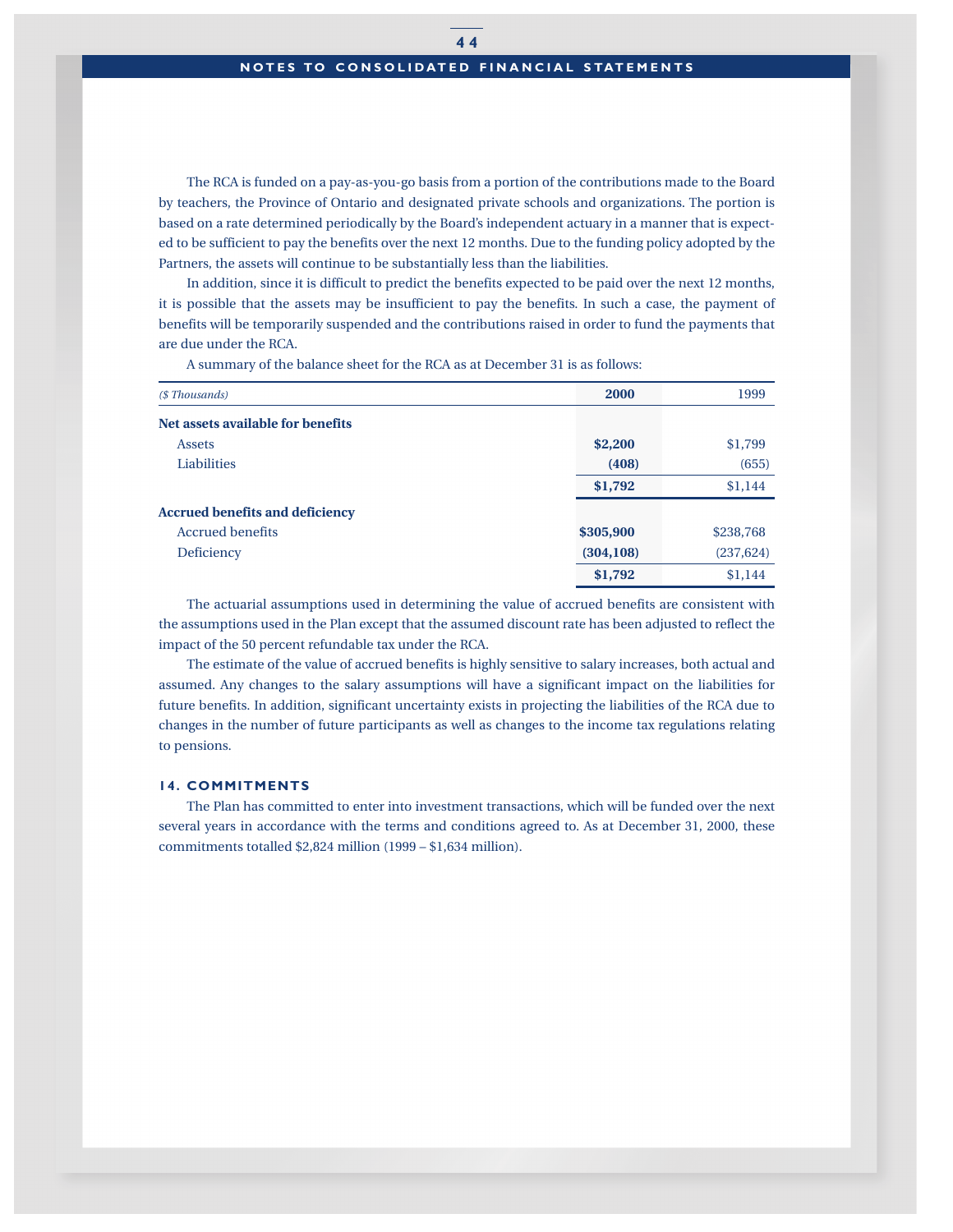# **INVESTMENTS OVER \$50 MILLION**

#### AS AT DECEMBER 31, 2000

## **FIXED INCOME**

| (\$ Millions)                                   |                  |                |                   |         |
|-------------------------------------------------|------------------|----------------|-------------------|---------|
| Type                                            | Year of Maturity | Coupon $(\%)$  | <b>Fair Value</b> | Cost    |
| Government of Canada bonds                      | 2001-2029        | $4.50 - 13.00$ | \$9,516           | \$9,467 |
| Canadian corporate bonds                        | 2001-2049        | $0.00 - 16.00$ | 1,988             | 1,997   |
| Canadian treasury bills                         | 2001-2002        | 5.41-5.97      | 1,839             | 1,819   |
| Commercial paper                                | 2001             | $5.71 - 5.93$  | 549               | 548     |
| International corporate bonds                   | 2003-2012        | 5.74-10.00     | 317               | 305     |
| Provincial bonds                                | 2002-2016        | $5.50 - 9.75$  | 267               | 270     |
| Foreign denominated Canadian bonds              | 2001-2085        | $4.40 - 13.00$ | 213               | 220     |
| Term deposits                                   | 2001             | $5.50 - 5.70$  | 133               | 133     |
| <b>Discount instruments</b>                     | 2001             | 5.47-5.80      | 113               | 111     |
|                                                 |                  |                |                   |         |
| Securities purchased under agreements to resell | 2001             | $2.00 - 6.30$  | 1,948             | 1,946   |
| Securities sold under agreements to repurchase  | 2001             | $5.75 - 6.45$  | (3,578)           | (3,572) |

## **PROVINCE OF ONTARIO DEBENTURES**

| (\$ Millions)                            |                 |                   |          |
|------------------------------------------|-----------------|-------------------|----------|
| <b>Maturity Date</b><br>Coupon $(\%)$    |                 | <b>Fair Value</b> | Cost     |
| 2001 to 2006                             | $9.00 - 15.00$  | \$6,186           | \$5,170  |
| 2007 to 2012                             | $10.00 - 16.00$ | 9.155             | 6,661    |
| Total debentures net of accrued interest |                 | 15,341            | 11,831   |
| <b>Accrued</b> interest                  |                 | 374               | 374      |
| <b>Total</b>                             |                 | \$15,715          | \$12,205 |
|                                          |                 |                   |          |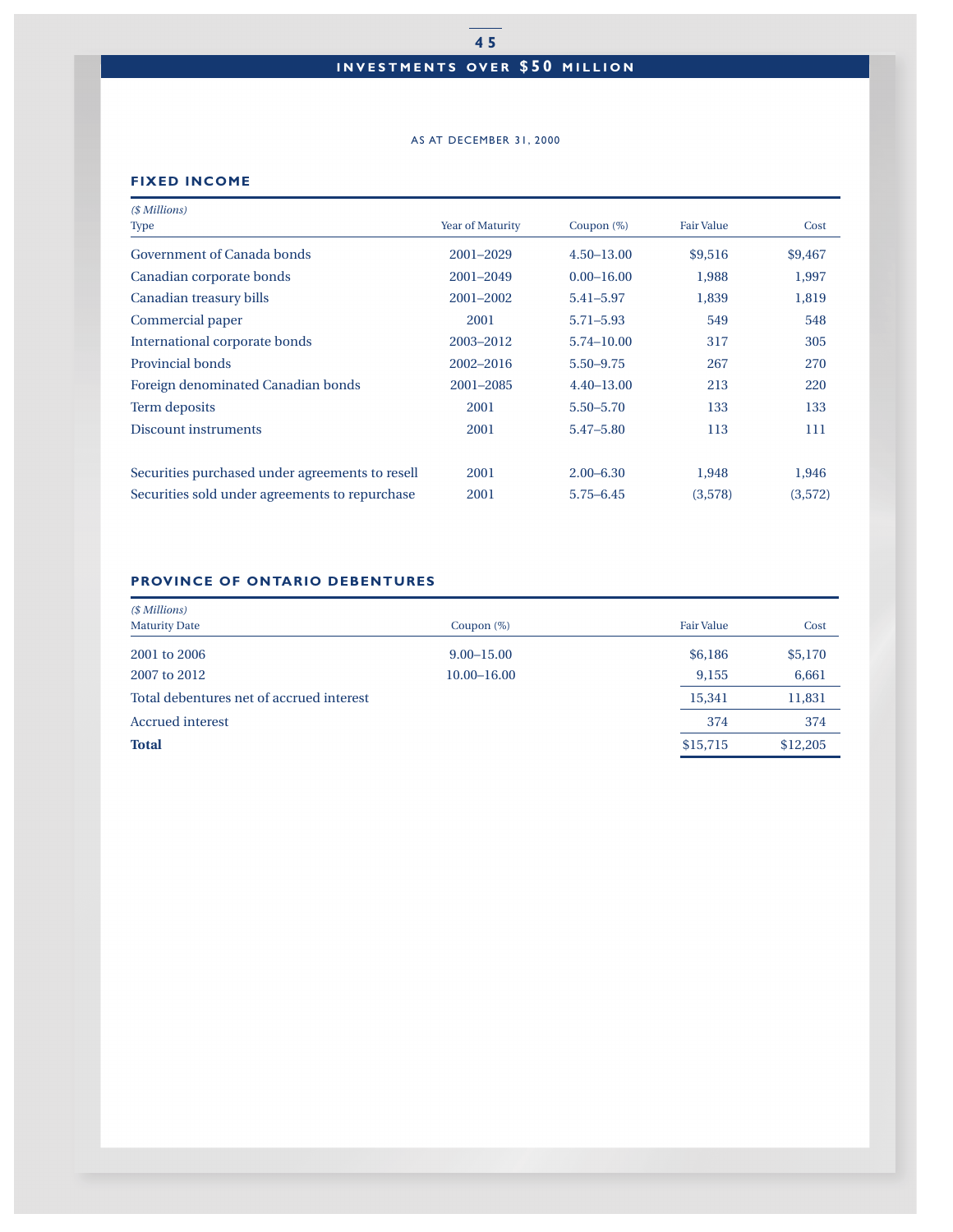# **4 6 INVESTMENTS OVER \$50 MILLION**

#### AS AT DECEMBER 31, 2000

#### **CORPORATE SHARES** *(Millions)* **CORPORATE SHARES** *(Millions)*

|                                                      |            | Shares Fair Value \$ | <b>Security Name</b>                                 |            | Shares Fair Value \$ |  |
|------------------------------------------------------|------------|----------------------|------------------------------------------------------|------------|----------------------|--|
| <b>Nortel Networks Corporation</b>                   | 37.8       | 1,823.9              | <b>XTRA Corporation</b>                              | 1.1        | 81.7                 |  |
| Nexen Inc.                                           | 21.4       | 791.4                | Veba AG                                              | 0.9        | 80.8                 |  |
| Royal Bank of Canada                                 | 9.4        | 476.7                | Placer Dome Inc.                                     | 5.5        | 79.2                 |  |
| Toronto-Dominion Bank, The                           | 8.4        | 366.4                | Clarica Life Insurance Company                       | 1.9        | 78.4                 |  |
| Encal Energy Ltd.                                    | 31.1       | 331.6                | C-MAC Industries Inc.                                | 1.2        | 77.4                 |  |
| <b>Bank of Montreal</b>                              | 4.2        | 328.4                | Anderson Exploration Ltd.                            | 2.3        | 77.4                 |  |
| BCE Inc.                                             | 7.6        | 328.1                | BioChem Pharma Inc.                                  | 1.6        | 76.7                 |  |
| Bank of Nova Scotia, The                             | 7.5        | 326.1                | Hitachi Ltd.                                         | 5.6        | 75.2                 |  |
| <b>Manulife Financial Corporation</b>                | 6.8        | 317.8                | <b>Kirby Corporation</b>                             | 2.3        | 73.6                 |  |
| AT&T Canada Inc.                                     | 6.9        | 299.7                | <b>Bayer AG</b>                                      | 0.9        | 73.5                 |  |
| Maple Leaf Foods Inc.                                | 37.9       | 299.2                | Telefonos de Mexico SA                               | 1.1        | 73.3                 |  |
| Enron Corp.                                          | 2.2        | 279.1                | Westcoast Energy Inc.                                | 2.0        | 73.2                 |  |
| Canadian Imperial Bank of Commerce                   | 5.7        | 263.3                | Magna International Inc.                             | 1.2        | 72.6                 |  |
| Sun Life Financial Services of Canada Inc.           | 6.2        | 248.7                |                                                      |            |                      |  |
| Alcan Aluminium Limited                              | 4.7        | 242.4                | <b>Loblaw Companies Limited</b>                      | 1.4        | 70.4                 |  |
| <b>Canadian Pacific Limited</b>                      | 5.5        | 234.5                | Seagram Company Ltd., The                            | 0.9        | 70.3                 |  |
| Petro-Canada                                         | 5.1        | 194.1                | Zurich Financial Services Group, The                 | 0.1        | 69.8                 |  |
| WestJet Airlines Ltd.                                | 8.3        | 192.8                | National Bank of Canada                              | 2.6        | 69.5                 |  |
| Alberta Energy Company Ltd.                          | 2.6        | 184.9                | <b>Power Financial Corporation</b>                   | 2.0        | 69.1                 |  |
| Celestica Inc.                                       | $2.2\,$    | 177.3                | Telecom Italia SpA                                   | 5.8        | 68.4                 |  |
| Talisman Energy Inc.                                 | 2.8        | 155.6                | Matsushita Electric Works, Ltd.                      | 1.9        | 67.6                 |  |
| Bombardier Inc.                                      | 6.3        | 146.7                | Telefonica, SA                                       | 1.5        | 65.5                 |  |
| <b>Barrick Gold Corporation</b>                      | 5.9        | 145.3                | <b>NOVA Chemicals Corporation</b>                    | 2.3        | 65.0                 |  |
| Thomson Corporation, The                             | 2.5        | 144.8                | Shell Transport & Trading Company                    | 5.1        | 63.3                 |  |
| Suncor Energy Inc.                                   | 3.6        | 136.1                | <b>Novartis AG</b>                                   | 0.02       | 61.9                 |  |
| <b>Gulf Canada Resources Limited</b>                 | 17.8       | 135.9                | Portugal Telecom SA                                  | 4.5        | 61.5                 |  |
| Canadian National Railway Company                    | 3.1        | 135.5                | <b>Unilever PLC</b>                                  | 4.8        | 61.4                 |  |
| <b>TELUS Corporation</b>                             | 2.9        | 117.9                | <b>Aventis SA</b>                                    | 0.5        | 59.4                 |  |
| TransCanada PipeLines Limited                        | 6.6        | 112.9                | <b>TransAlta Corporation</b>                         | 2.7        | 59.3                 |  |
| <b>HSBC</b> Holdings                                 | 5.0        | 110.2                | Lindsay Manufacturing Co.                            | 1.7        | 58.9                 |  |
| <b>Total Fina SA</b>                                 | 0.6        | 109.3                | Nokia OYJ                                            | 0.9        | 58.1                 |  |
| Ballard Power Systems Inc.                           | 1.1        | 103.3                | Mackenzie Financial Corporation                      | 2.1        | 57.3                 |  |
| Canadian Natural Resources Limited                   | 2.4        | 101.6                | <b>George Weston Limited</b>                         | 0.7        | 56.2                 |  |
| Enbridge Inc.                                        | 2.3        | 101.2                | Daiichi Pharmaceutical Co., Ltd.                     | 1.2        | 55.7                 |  |
| Shaw Communications Inc.                             | 2.9        | 99.0                 | Rogers Communications Inc.                           | 2.2        | 55.2                 |  |
| Potash Corporation of Saskatchewan Inc.              | 0.8        | 97.1                 | Deutsche Bank AG                                     | 0.4        | 54.6                 |  |
| Abitibi-Consolidated Inc.                            | 7.0        | 95.9                 | Australia & New Zealand Banking Group                |            |                      |  |
| <b>ENI SpA</b>                                       | 9.7        | 93.2                 | Limited                                              | 4.5        | 54.1                 |  |
| <b>United Dominion Industries Limited</b>            | 5.1        | 91.0                 | <b>Trizec Hahn Corporation</b>                       | 2.3        | 53.4                 |  |
| <b>Imperial Oil Limited</b>                          | 2.3        | 89.6                 | Allied Irish Banks plc                               | 3.1        | 53.3                 |  |
| <b>Power Corporation of Canada</b>                   | 2.4        | 89.1                 | Jardine Strategic Holdings PLC                       | 12.2       | 53.2                 |  |
| <b>Akzo Nobel NV</b>                                 | 1.1        | 86.7                 | <b>Wolters Kluwer</b>                                | 1.3        | 52.4                 |  |
| Inco Limited                                         | 3.2        | 86.4                 | Cheung Kong (Holding) Ltd.                           | 2.7        | 52.3                 |  |
| <b>ING Groep NV</b>                                  | 0.7        | 86.4                 | <b>Ouebecor World Inc.</b>                           | 1.4        | 51.3                 |  |
|                                                      |            |                      |                                                      |            |                      |  |
|                                                      |            |                      |                                                      |            |                      |  |
| Research In Motion Limited<br><b>BAE Systems PLC</b> | 0.7<br>9.9 | 85.5<br>84.8         | Shell Canada Limited<br>Royal Bank of Scotland Group | 1.3<br>1.4 | 50.4<br>50.1         |  |

Note: For a complete list of companies, please see our website at **www.otpp.com.**

## **CONVERTIBLE AND EXCHANGEABLE DEBENTURES**

|                                    | (Millions)     |                 |  |  |  |
|------------------------------------|----------------|-----------------|--|--|--|
| <b>Security Name</b>               | Par Value (\$) | Fair Value (\$) |  |  |  |
| <b>Power Financial Corporation</b> | 85.5           | 529.8           |  |  |  |
| 8.0% Due April 30, 2014            |                |                 |  |  |  |
| PDFB Investments Inc.              | 89.1           | 254.6           |  |  |  |
| 3.25% Due March 12, 2018           |                |                 |  |  |  |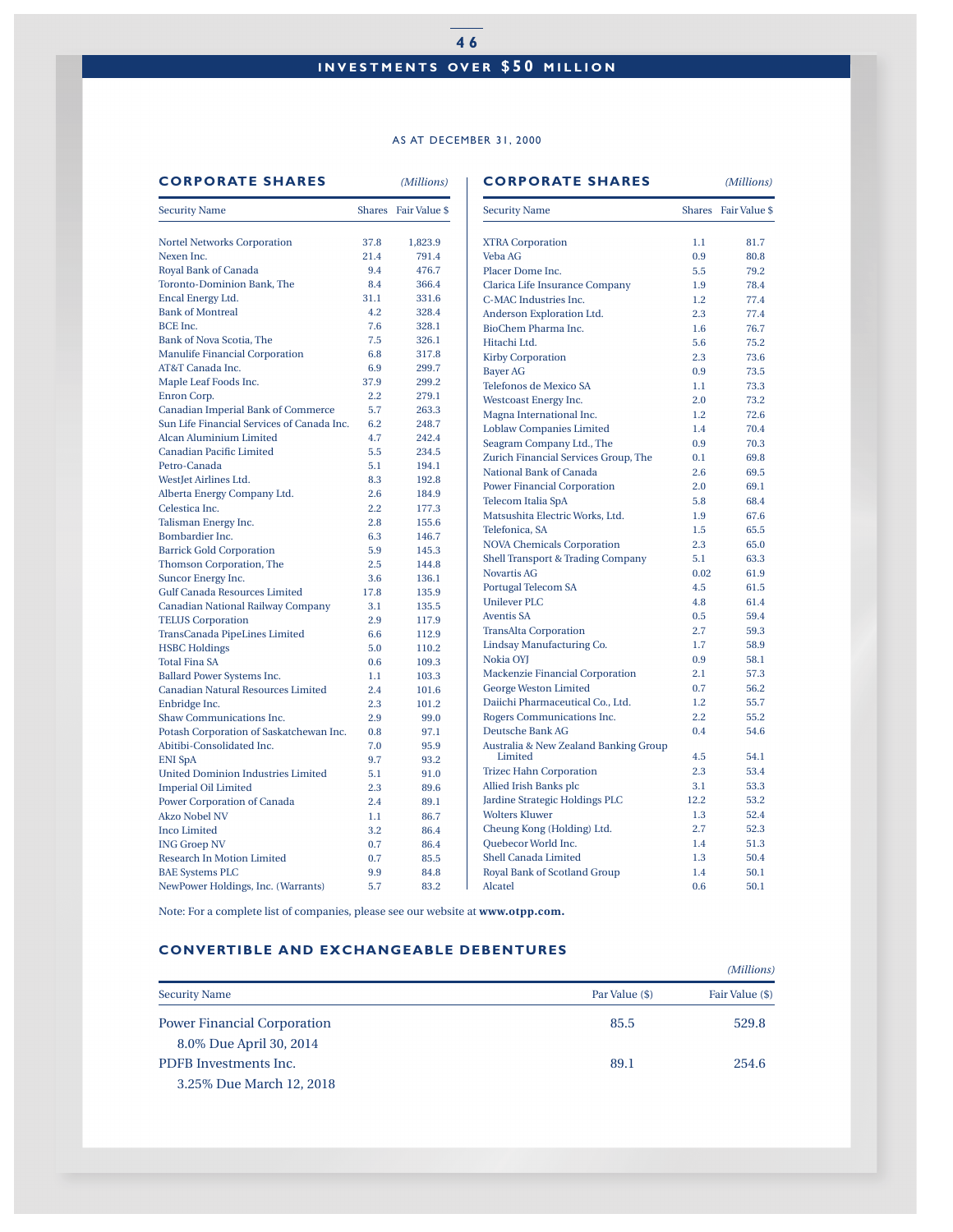# **INVESTMENTS OVER \$50 MILLION**

#### AS AT DECEMBER 31, 2000

## **REAL ESTATE PORTFOLIO**

|                                               | <b>Total Square</b> | <b>Effective %</b> |
|-----------------------------------------------|---------------------|--------------------|
| Property                                      | Footage             | Ownership          |
|                                               | (in thousands)      |                    |
| <b>Canadian Regional Shopping Centres</b>     |                     |                    |
| Cataraqui Town Centre, Kingston               | 580                 | 50%                |
| Champlain Place, Dieppe                       | 729                 | 100%               |
| Chinook Centre, Calgary                       | 1,056               | 100%               |
| Don Mills Shopping Centre, Toronto            | 420                 | 100%               |
| Eastgate Square, Hamilton                     | 578                 | 100%               |
| Erin Mills Town Centre, Mississauga           | 759                 | 50%                |
| <b>Fairview Mall, Toronto</b>                 | 883                 | 50%                |
| Fairview Park Mall, Kitchener                 | 746                 | 100%               |
| Fairview Pointe Claire, Montreal              | 1,044               | 50%                |
| Georgian Mall, Barrie                         | 533                 | 100%               |
| Hillcrest Mall, Richmond Hill                 | 558                 | 100%               |
| <b>Intercity Shopping Centre, Thunder Bay</b> | 455                 | 100%               |
| Le Carrefour Laval, Montreal                  | 1,183               | 100%               |
| Les Galeries D'Anjou, Montreal                | 1,011               | 50%                |
| Les Promenades St. Bruno, Montreal            | 1,036               | 100%               |
| Lime Ridge Mall, Hamilton                     | 827                 | 100%               |
| Market Mall, Calgary                          | 754                 | 50%                |
| Markville Shopping Centre, Markham            | 954                 | 100%               |
| Masonville Place, London                      | 684                 | 100\%              |
| McAllister Place, St. John                    | 471                 | 100%               |
| Midtown Plaza/Village, Saskatoon              | 687                 | 100%               |
| New Sudbury Centre, Sudbury                   | 496                 | 100%               |
| Pacific Centre, Vancouver                     | 1,348               | 50%*               |
| Polo Park Mall, Winnipeg                      | 1,197               | 100%               |
| Regent Mall, Fredericton                      | 446                 | 100%               |
| Richmond Centre, Vancouver                    | 488                 | 100%               |
| Rideau Centre, Ottawa                         | 692                 | 31%                |
| <b>Sherway Gardens, Toronto</b>               | 979                 | 100\%              |
| Southland Mall, Regina                        | 423                 | 100%               |
| The Promenade, Toronto                        | 693                 | 50%                |
| <b>Toronto Eaton Centre, Toronto</b>          | 1,559               | 100%               |
| Victoria Eaton Centre, Victoria               | 406                 | 100%               |
| <b>Woodbine Centre, Toronto</b>               | 682                 | 60%                |

\* Ownership increased to 100% subsequent to year end

## **PRIVATE COMPANIES AND PARTNERSHIPS**

Absolute Return Fund Ltd. Apaquogue Limited ARC Canadian Energy Venture Fund BC European Capital V BC European Capital VI BC European Capital VII CACF Limited DLJ Merchant Banking Partners II, L.P. Exxel Capital Partners V, L.P. Friedrich Grohe AG Hicks, Muse, Tate & Furst Latin America Fund, L.P. Magnatrax Corp.

|                                           | <b>Total Square</b> | Effective % |
|-------------------------------------------|---------------------|-------------|
| Property                                  | Footage             | Ownership   |
|                                           | (in thousands)      |             |
| <b>Canadian Office Properties</b>         |                     |             |
| 1 Queen Street East and                   |                     |             |
| 20 Richmond Street East, Toronto          | 503                 | 50%         |
| Granville Square, Vancouver               | 398                 | 100%        |
| Pacific Centre Office Complex,            |                     |             |
| <b>Vancouver</b>                          | 1,537               | 50%*        |
| Shell Centre, Calgary                     | 681                 | 50%         |
| <b>Toronto Dominion Centre</b>            |                     |             |
| Office Complex, Toronto                   | 4,437               | 50%*        |
| Toronto Eaton Centre Office Complex,      |                     |             |
| <b>Toronto</b>                            | 1,899               | 100%        |
| <b>Waterfront Centre, Vancouver</b>       | 395                 | 100%        |
| Yonge Corporate Centre, Toronto           | 661                 | 50%         |
| <b>US Regional Shopping Centers</b>       |                     |             |
| Broward Mall, Fort Lauderdale, Florida    | 1,000               | 100%        |
| Dover Mall, Dover, Delaware               | 834                 | 100%        |
| Galleria at White Plains, White Plains,   |                     |             |
| <b>New York</b>                           | 885                 | 100%        |
| Golden East Crossing, Rocky Mount,        |                     |             |
| <b>North Carolina</b>                     | 584                 | 100%        |
| Gwinnett Place, Duluth, Georgia           | 1,249               | 33%         |
| Kitsap Mall, Silverdale, Washington       | 715                 | 49%         |
| Lakewood Center, Lakewood,                |                     |             |
| California                                | 2,044               | 49%         |
| Los Cerritos Center, Cerritos, California | 1,302               | 49%         |
| Northpark Mall, Ridgeland, Mississippi    | 958                 | 100%        |
| Redmond Town Center, Redmond,             |                     |             |
| Washington                                | 1,119               | 49%         |
| Stonewood Mall, Downey, California        | 929                 | 49%         |
| The Esplanade, Kenner, Louisiana          | 911                 | 100%        |
| Town Centre at Cobb, Kennesaw,            |                     |             |
| Georgia                                   | 1,273               | 33%         |
| Washington Square, Tigard, Oregon         | 1,239               | 49%         |

Maple Leaf Sports & Entertainment Maple Partners Financial Group Morgan Stanley Real Estate Fund III International L.P. Newcastle Capital Management Inc. Providence Equity Partners Fund II, L.P. Providence Equity Partners Fund III, L.P. Schroder Asian Properties L.P. Shoppers Drug Mart Inc. The Macerich Company The Third Hermes UK Focus Fund Trimac Corporation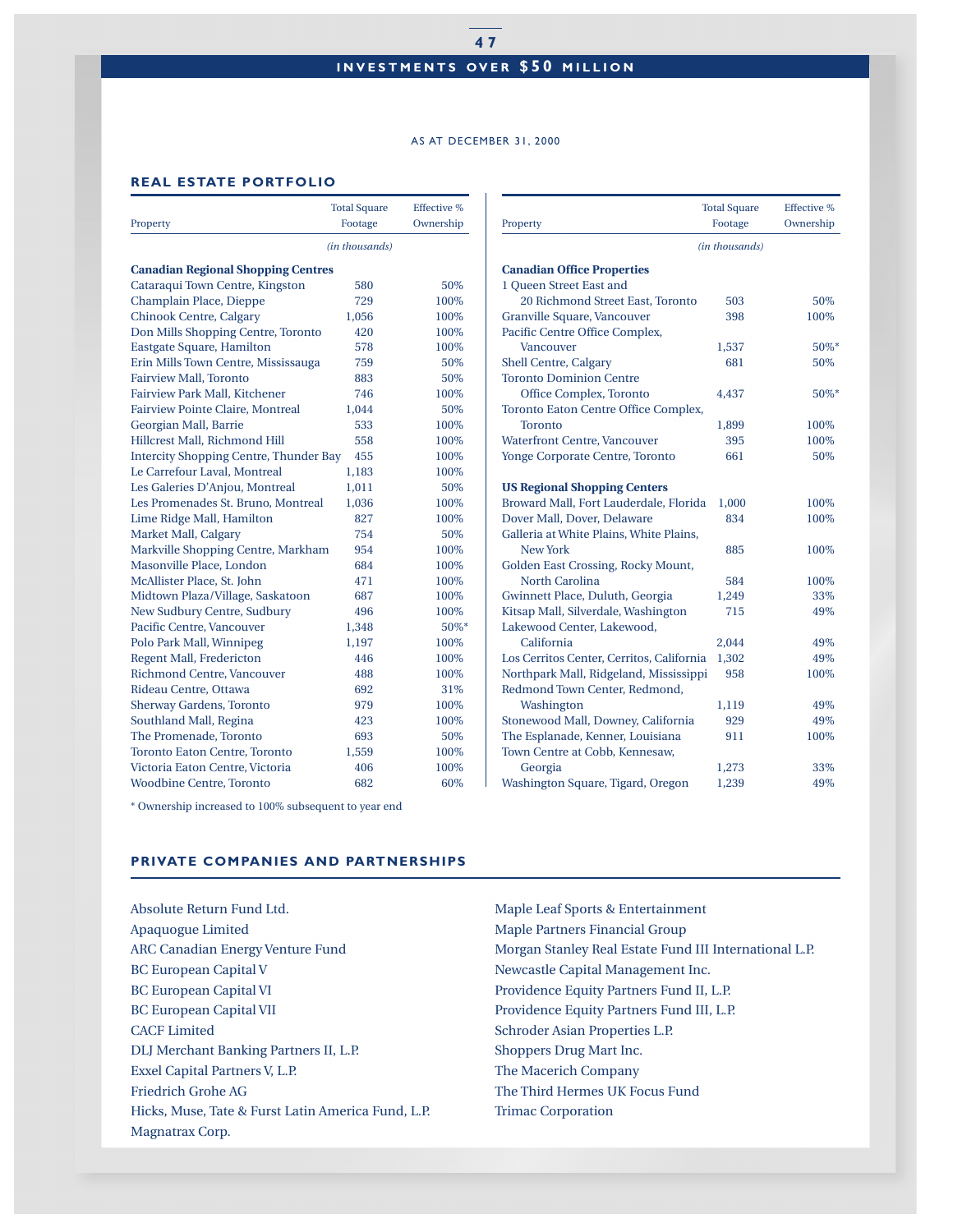# **ELEVEN - YEAR REVIEW**

#### FOR THE YEAR ENDED DECEMBER 31

| (\$ Millions)                   | 2000                     | 1999    | 1998    | 1997                     | 1996     | 1995                     | 1994                     | 1993                     | 1992          | 1991           | 1990    |
|---------------------------------|--------------------------|---------|---------|--------------------------|----------|--------------------------|--------------------------|--------------------------|---------------|----------------|---------|
| <b>CHANGE IN NET ASSETS</b>     |                          |         |         |                          |          |                          |                          |                          |               |                |         |
| Income                          |                          |         |         |                          |          |                          |                          |                          |               |                |         |
| <b>Investment</b> income        | 6,211                    | 10,121  | 5,137   | 7,246                    | 7,436    | 5,656                    | 528                      | 5,907                    | 2,145         | 3,843          | 1,031   |
| Contributions                   |                          |         |         |                          |          |                          |                          |                          |               |                |         |
| Members/transfers               | 624                      | 630     | 612     | 591                      | 620      | 636                      | 732                      | 689                      | 711           | 651            | 559     |
| Province of Ontario             | 657                      | 655     | 653     | 649                      | 673      | 669                      | 704                      | 712                      | 740           | 663            | 587     |
| - special payments              | $\overline{\phantom{0}}$ | 128     | 492     | 456                      | 152      | $\overline{\phantom{m}}$ | $\overline{\phantom{m}}$ | $\overline{\phantom{m}}$ | 438           | 270            | 187     |
| <b>Total Income</b>             | 7,492                    | 11,534  | 6,894   | 8,942                    | 8,881    | 6,961                    | 1,964                    | 7,308                    | 4,034         | 5,427          | 2,364   |
| <b>Expenditures</b>             |                          |         |         |                          |          |                          |                          |                          |               |                |         |
| <b>Benefits</b> paid            | 2,541                    | 2,278   | 2,103   | 1,802                    | 1,520    | 1,261                    | 1,130                    | 1,001                    | 921           | 829            | 760     |
| Investment expenses             | 100                      | 91      | 67      | 59                       | 40       | 30                       | 25                       | 20                       | 14            | $\overline{7}$ | -1      |
| Member service expenses         | 33                       | 33      | 32      | 31                       | 29       | 27                       | 26                       | 24                       | 23            | 18             | 19      |
| Distribution of gain            |                          |         |         | $\overline{\phantom{0}}$ |          |                          |                          | 325                      |               |                |         |
| <b>Total Expenditures</b>       | 2,674                    | 2,402   | 2,202   | 1,892                    | 1,589    | 1,318                    | 1,181                    | 1,370                    | 958           | 854            | 780     |
| <b>INCREASE IN NET ASSETS</b>   | 4,818                    | 9,132   | 4,692   | 7,050                    | 7,292    | 5,643                    | 783                      | 5,938                    | 3,076         | 4,573          | 1,584   |
|                                 |                          |         |         |                          |          |                          |                          |                          |               |                |         |
| <b>NET ASSETS</b>               |                          |         |         |                          |          |                          |                          |                          |               |                |         |
| <b>Fixed income</b>             | 13,319                   | 17,304  | 11,476  | 10,276                   | 10,622   | 12,509                   | 11,409                   | 17,569                   | 19,007        | 19,199         | 18,129  |
| Equities - Canadian             | 17,739                   | 19,885  | 17,613  | 19,433                   | 17,367   | 12,218                   | 9,943                    | 7,510                    | 3,217         | 2,618          | 520     |
| - Foreign                       | 23,141                   | 21,759  | 24,015  | 19,955                   | 16,005   | 12,287                   | 10,714                   | 7,035                    | 3,253         | 1,796          | 807     |
| Inflation-sensitive investments |                          |         |         |                          |          |                          |                          |                          |               |                |         |
| - Commodities                   | 2,098                    | 1,090   | 401     | 126                      |          |                          |                          |                          |               |                |         |
| - Real Estate                   | 6,201                    | 2,815   | 1,582   | 1,561                    | 1,272    | 925                      | 694                      | 608                      | 451           | 180            |         |
| - Real Rate Products            | 9,545                    | 4,239   | 3,019   | 1,597                    | 1,066    | 1,064                    | 653                      | 548                      | 457           | 16             |         |
| <b>Net Investments</b>          | 72,043                   | 67,092  | 58,106  | 52,948                   | 46,332   | 39,003                   | 33,413                   | 33,270                   | 26,385        | 23,809         | 19,456  |
| Receivable from                 |                          |         |         |                          |          |                          |                          |                          |               |                |         |
| Province of Ontario             | 1,251                    | 1,252   | 1,233   | 1,262                    | 1,286    | 1,308                    | 1,338                    | 1,362                    | 1,323         | 1,190          | 945     |
| Other assets                    | 13,159                   | 7,040   | 5,391   | 8,537                    | 3,293    | 1,586                    | 622                      | 36                       | 72            | 10             |         |
| <b>Total assets</b>             | 86,453                   | 75,384  | 64,730  | 62,747                   | 50,911   | 41,897                   | 35,373                   | 34,668                   | 27,780        | 25,009         | 20,401  |
| Liabilities                     | (13, 332)                | (7,081) | (5,559) | (8,268)                  | (3, 482) | (1,760)                  | (879)                    | (957)                    | (7)           | (312)          | (277)   |
| <b>Net Assets</b>               | 73,121                   | 68,303  | 59,171  | 54,479                   | 47,429   | 40,137                   | 34,494                   | 33,711                   | 27,773        | 24,697         | 20,124  |
| Smoothing reserve               | (4, 341)                 | (8,316) | (4,788) | (5,578)                  | (4, 416) | (1, 907)                 | (252)                    | (2, 947)                 | (414)         | (883)          | 709     |
| Actuarial value of net assets   | 68,780                   | 59,987  | 54,383  | 48,901                   | 43,013   |                          | 38,230 34,242            |                          | 30,764 27,359 | 23,814         | 20,833  |
| Accrued pension benefits        | 58,556                   | 52,105  | 48,636  | 44,457                   | 41,833   | 38,744                   | 36,848                   | 33,998                   | 30,781        | 27,479         | 24,391  |
| <b>Surplus (Deficiency)</b>     | 10,224                   | 7,882   | 5,747   | 4,444                    | 1,180    | (514)                    | (2,606)                  | (3,234)                  | (3, 422)      | (3,665)        | (3,558) |
|                                 |                          |         |         |                          |          |                          |                          |                          |               |                |         |
| <b>PERFORMANCE (%)</b>          |                          |         |         |                          |          |                          |                          |                          |               |                |         |
| Rate of return                  | 9.3                      | 17.4    | 9.9     | 15.6                     | 19.0     | 16.9                     | 1.7                      | 21.7                     | 8.9           | 19.6           | 5.6     |
| <b>Benchmark</b>                | 5.3                      | 17.6    | 11.9    | 15.6                     | 18.1     | 17.2                     | (0.3)                    | 20.5                     | 8.0           | 15.4           | (7.8)   |
| Long-term goal                  | 7.7                      | $7.1\,$ | $5.5\,$ | 5.2                      | 6.7      | 6.2                      | 4.7                      | 6.2                      | 6.6           | 8.3            | 9.5     |